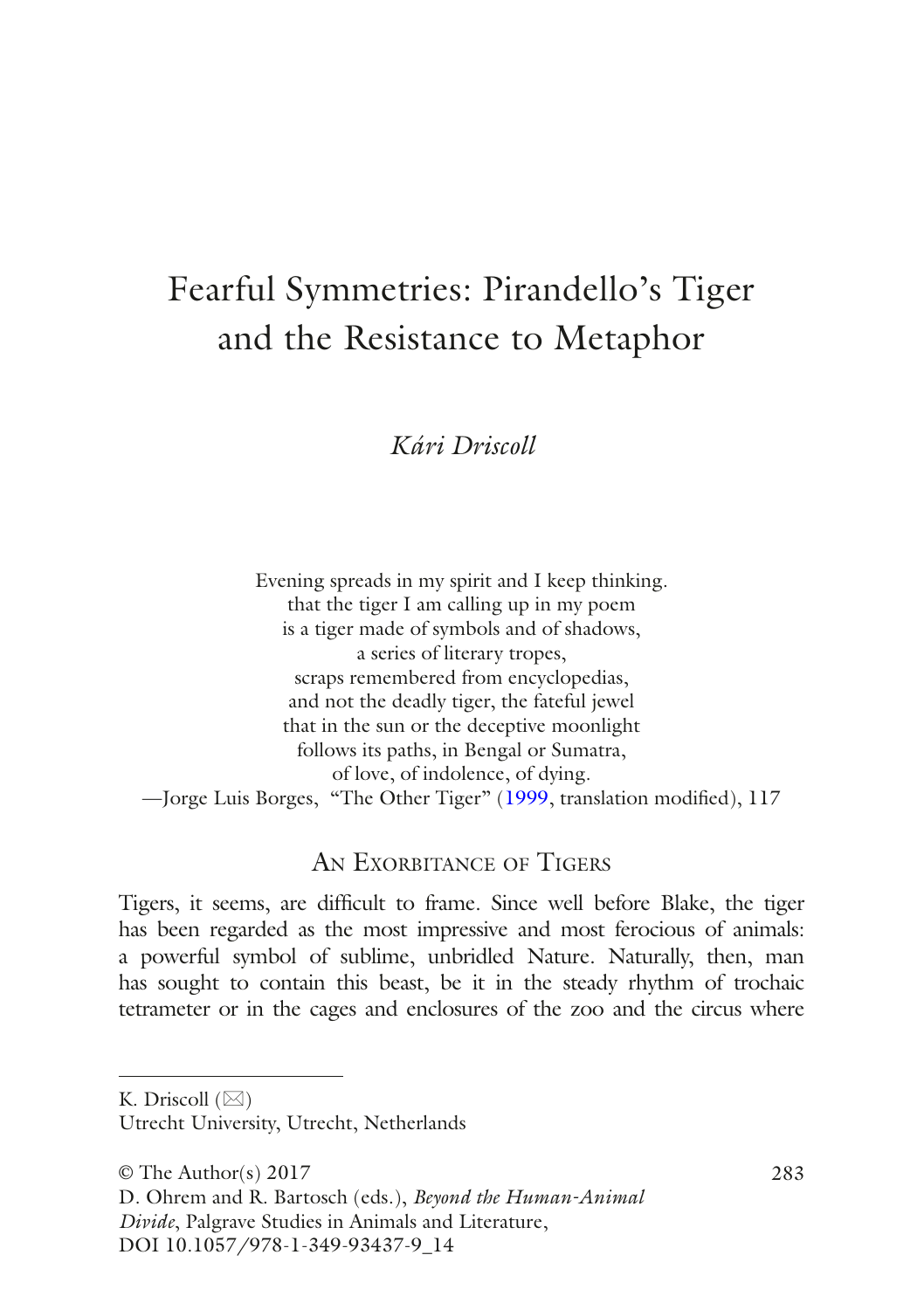the beauty and magnificence of nature is displayed—framed, as it were, by the power and ingenuity of man. If, as John Berger claims, "each cage is a frame round the animal inside it"  $(1991, 23)$  $(1991, 23)$ , it is because that frame transforms the animal into an aesthetic object that can be studied at a safe distance. At once the index and the guarantor of human sovereignty, this frame marks the physical boundary between the human and the animal. At the same time, it also points to the constant re-assertion of the symbolic boundary between nature and culture and hence to the production of nature *within* culture. This frame, in short, re-enacts the founding gesture of human sovereignty by means of what Giorgio Agamben famously calls the "inclusive exclusion" of bare, biological life (*zoē*) within qualifed, political life (*bíos*) ([1998](#page-21-2), 7; cf. Massumi [2014,](#page-22-0) 66–67). Indeed, the zoo enclosure represents a literal "space of excep-tion" (Agamben [2004,](#page-21-3) 37–38), in which what is "inside" is figured as belonging to "nature" and hence is properly excluded from culture as its "outside"

What interests me here is the extent to which the apparent difficulty of framing a tiger can be read as a form of *resistance* to this inclusive exclusion of animal life within cultural life, and, moreover, how this relates to the question of *writing*, or, more specifcally, of zoopoetics. In this chapter, I will explore these questions through a reading of Luigi Pirandello's 1915 novel *Si gira …* (later republished as *Quaderni di Serafino Gubbio operatore* in 1925), which, as we shall see, quite literally revolves around the diffculty of framing a tiger. The novel consists of seven notebooks written in the frst person by Serafno Gubbio, a cameraman working for the fctional *Kosmograph* flm studio in Rome, where he is involved in filming a big-budget exotic adventure film entitled *La donna e la tigre*. For this production, *Kosmograph* has procured a tiger from the Zoological Garden in Rome (which opened in 1911 and was designed by Carl Hagenbeck). The tiger, we learn, had tried repeatedly to jump across the moat separating her from the unsuspecting visitors until the zoo decided that the animal was a liability and sold her to the studio. Now, her ferocity is to be exploited for the purposes of this colonial melodrama: she is to be shot "live" on camera by the romantic leading man, Aldo Nuti, during the climactic scene.<sup>1</sup> Gubbio, who will be in the cage flming the scene, is appalled by the fate of this beautiful creature: "In the midst of a universal sham," he writes, "her death alone will be genuine" (Pirandello [2005,](#page-22-1) 60, henceforth *Shoot*). Thus, the stage is set for a meditation on the antinomies of reality and artifce,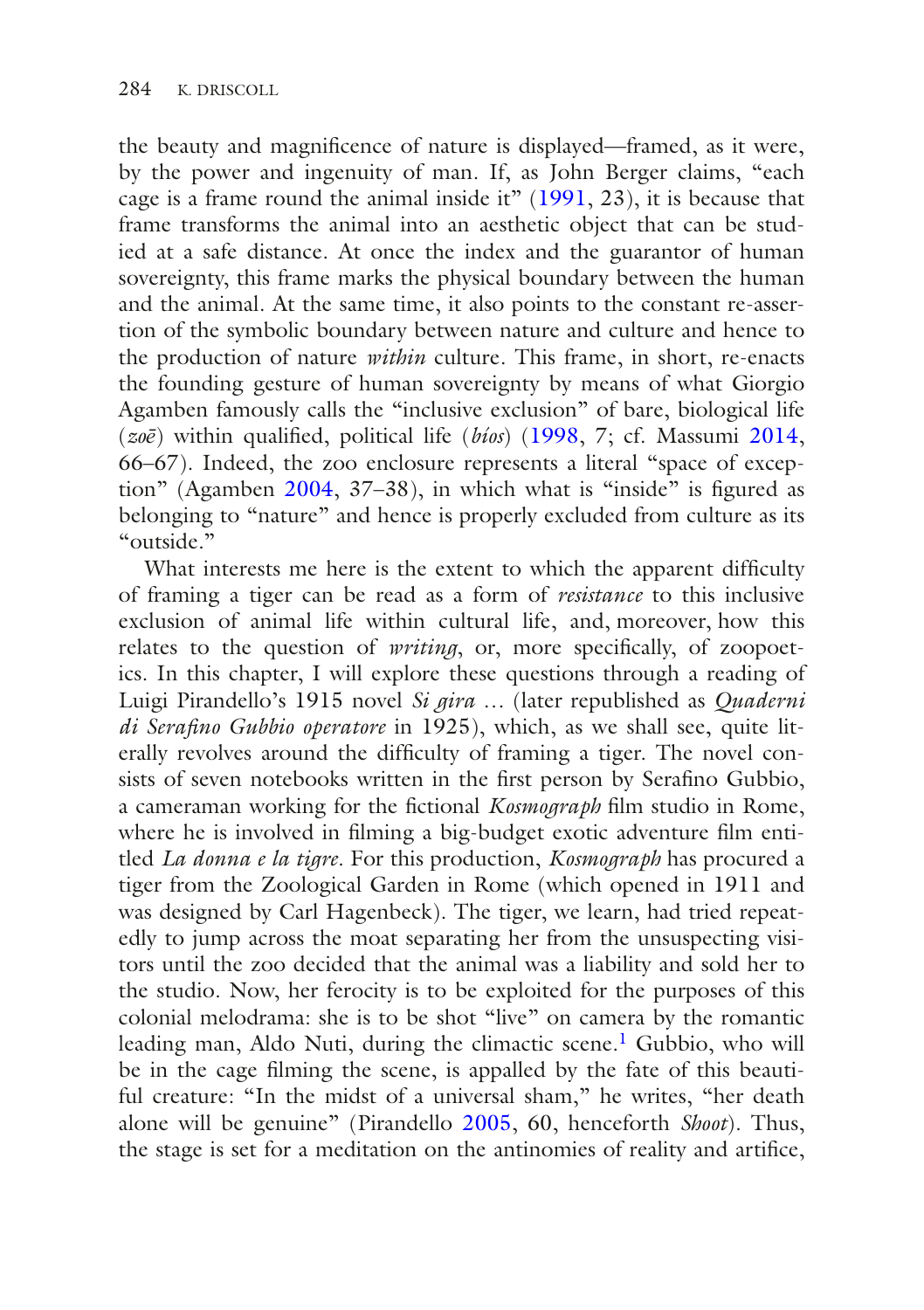"life" and "form" (*zoē* and *bíos*), such as dominate all of Pirandello's work. Nowhere in his *œuvre* is this tension more explicitly linked to the question of the animal than in *Si gira*, and yet this aspect of the text remains critically underexamined, not least because of the dominant role Walter Benjamin's discussion of the novel in his essay on "The Work of Art in the Age of Mechanical Reproduction" has assumed in shaping its critical reception. Benjamin cites Pirandello as one of the frst authors to have recognized the alienating effects of the cinematic apparatus and the concomitant disappearance of the aura ([1968](#page-21-4), 229), but his reading is exclusively focused on the relationship of man to technology, which, to be sure, occupies a prominent place in the novel. The man–machine binary, however, must be seen in relation to the binary man–animal with which Pirandello consistently juxtaposes it. It is this ternary structure or "cybernetic triangle" (Pettman [2011,](#page-22-2) 5) of animal, man, and machine, and the constant oscillation and cross-pollination of its constituent parts which produces the central tension of *Si gira*.

The novel's title means "We are turning"—or, more literally, "One/ it turns"—and refers to the act of turning the handle of a movie camera. (The phrase, spoken at the beginning of a take, is roughly equivalent to the English "roll camera … action!") At the same time, it also refers to Serafno Gubbio himself, whose initials (S. G.) and occupation as a cameraman have earned him the nickname "Si Gira." This metonymic reduction is compounded by the impersonal pronoun "si," which effectively renders him a depersonalized, automatic function of the flmmaking process, a mere "hand that turns the handle" as he is fond of saying (6, 20, 38, etc.). C. K. Scott–Moncrieff's English translation renders this phrase as "Shoot!," thus adding a further layer of ambiguity not present in the original but which neatly prefgures the climactic scene in which the tiger is shot both literally and fguratively by two disembodied hands wielding a revolver and a movie camera, respectively. The semantic coupling of these two apparatuses is in turn reinforced by the text, which makes abundantly clear that the movie camera is no less deadly than the revolver—which is to say, both are antithetical to *life* as embodied by the tiger. Moreover, it is signifcant that both of these deadly apparatuses should function by way of a rotating motion, for, as the repeated insistence on the fgure of turning (*girare*) indicates, *Si gira* is centrally concerned not only with framing but also with *tropes* and troping. Indeed, these two fgures—framing and turning, *topos* and *trópos*—are inextricably linked because each framing is also an encircling,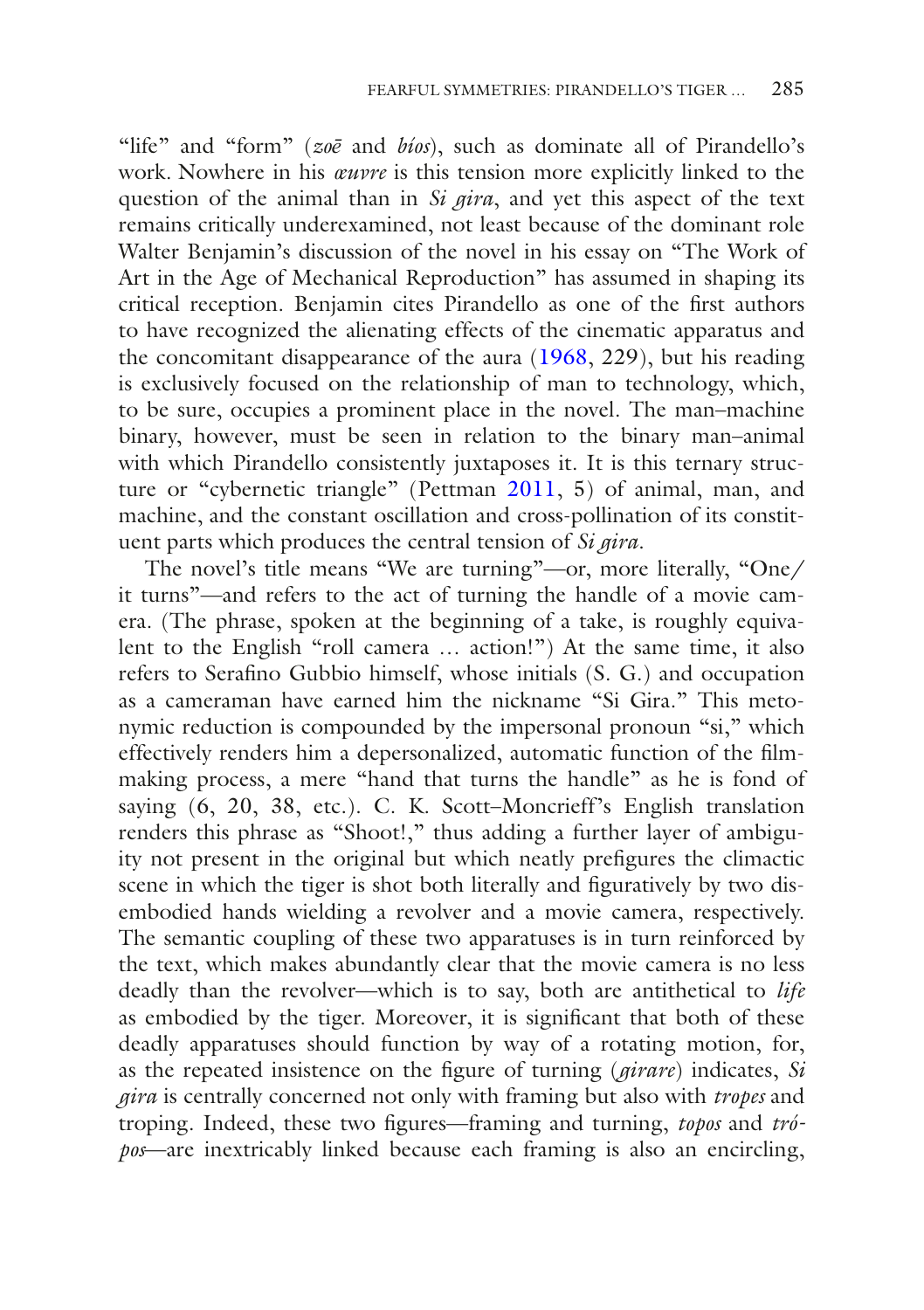a circumscription, just as the turn represents both the act of establishing the framework and the motion beyond those established boundaries.

The difficulty of framing explored in the novel is first and foremost a problem of language and representation, of metaphorical language in particular, culminating in the spectacular "tropical 'malfunction'" (Moses [1979](#page-22-3), 46) in the fnal scene when the tiger's literal death violently interrupts not only the fctional logic of the flm but also, as we will see, the multiple narrative and rhetorical layers of the novel, thus rendering the boundaries between reality and artifce, inside and outside, and, above all, the literal and the fgurative temporarily inoperative. This "malfunction" is itself the product of the tension between two opposed "moments of force" acting on the narrative: on the one hand, the ordering, framing mechanisms of the movie camera and the narration, both of which—importantly—are operated by Gubbio, *versus*, on the other hand, the tiger whose tropical energy stands for contingency, spontaneity, and *élan vital*. As the embodiment of pure and artless Nature, of the irreducibly, inaccessibly Real, the tiger serves as a foil to the artifcial "sham" of human existence, and hence her presence and signifcance in the text seems to reinforce the human–animal binary. At the same time, however, she also has the potential to trouble or even undermine the strict separation of reality and artifice, literal and figurative, which keeps that dualism in place. This speaks to a more general characteristic of the fgure of the animal, which, in Jonathan Burt's ([2011](#page-21-5)) phrase, is frequently endowed with an "exorbitant potential," which is not exhausted by—and more often than not escapes—the philosophical and conceptual gestures that accompany it. In other words, as Burt argues elsewhere, "the animal image is a form of rupture in the feld of representation":

Although the animal on screen can be burdened with multiple metaphorical signifcances, giving it an ambiguous status that derives from what might be described as a kind of semantic overload, the animal is also marked as a site where these symbolic associations collapse into each other. (Burt [2002,](#page-21-6) 11)

Because animals are perceived as lacking the necessary subjectivity and interiority to be said to "act" in any conventional sense, the status of the animal within a staged performance is always inherently double: the identity of the animal as part of a fctional diegesis *versus* the viewer's underlying awareness of the animal as an extra-diegetic presence that has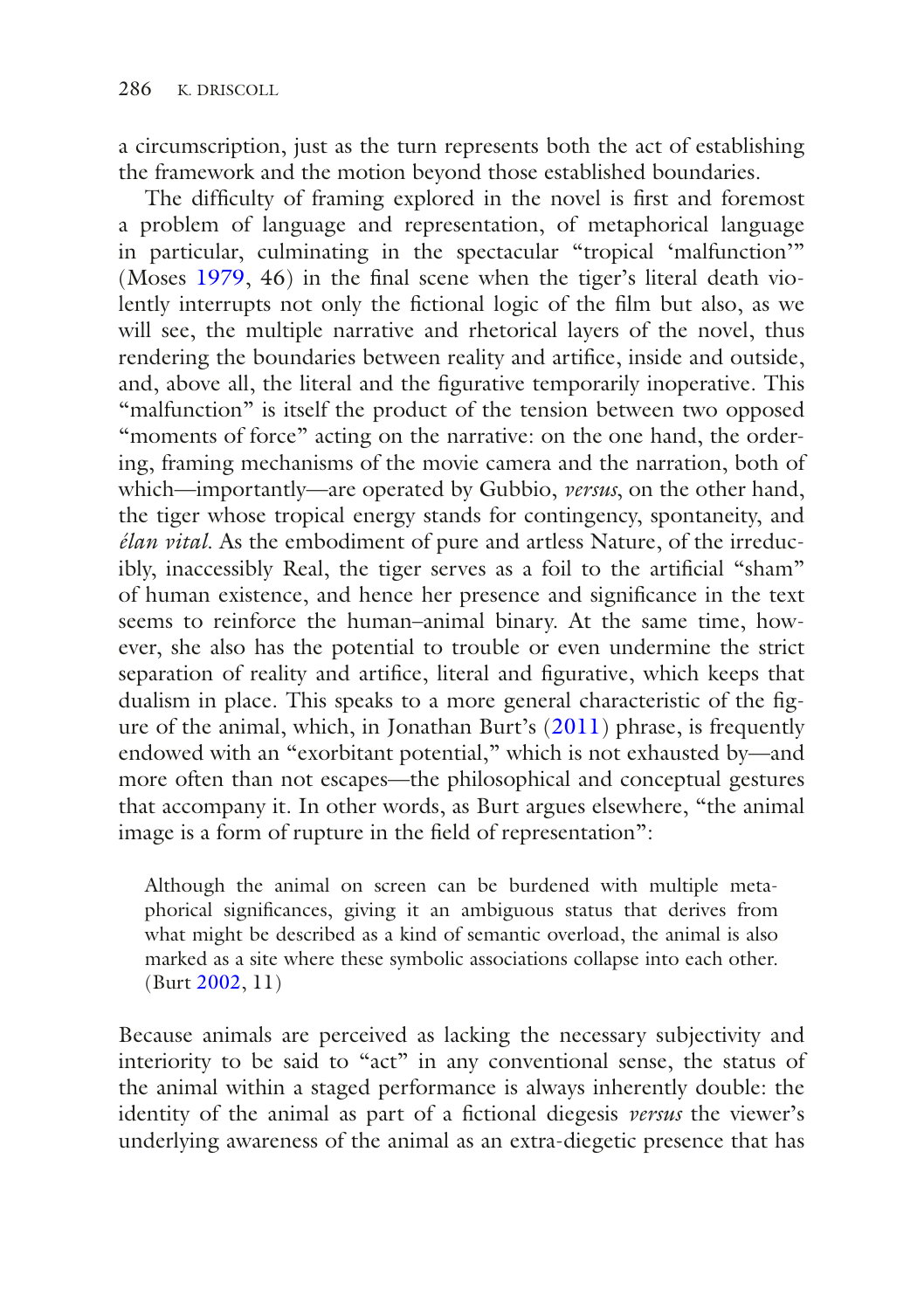been "made" to participate in the artifce. That is to say, animals can be made to signify by way of a transferential economy of metaphorical epithets and attributes, but the meaning that emerges through this transaction is always ultimately irreconcilable with the animal itself. There is always at some level an irresolvable tension between what the animal *is* and what the animal *means*. In this irreconcilability lies the "exorbitance" of the animal—and, I might add, the core of zoopoetics.

Burt's argument hinges on the peculiar ontology of animals *in flm*, but I posit that the exorbitant discrepancy between being and meaning is not limited to photographic or flmic depictions of "real" animals but rather points to a fundamental problem in representation, which, moreover, is of vital signifcance for the feld of literary animal studies as my reading of *Si gira* will show. But frst I will turn my attention to Jorge Luis Borges's poem "The Other Tiger," which offers perhaps the most concise articulation of the diffculty of framing a tiger and its implications for zoopoetics. The poem opens with the speaker imagining a tiger, "powerful, innocent, bloodstained, and new-made" ([1999](#page-21-0) [1959], 117), prowling through the jungle by the banks of the Ganges. By the beginning of the second stanza, however, he begins to suspect that this tiger he has framed in verse is not the one he was looking for. Instead of the "deadly tiger, the fateful jewel" that "follows its paths," Borges's tiger becomes nothing more than "a series of literary tropes," whose path is always already circumscribed by language (117). Against this "tiger of symbols," he posits the real, "hot-blooded" tiger, but in doing so, in describing and naming this "real" tiger, it, too, becomes "a fction, not a living creature" (119). Thus, in the third and fnal stanza, the poet makes a further attempt at locating "the other tiger, the one not in this poem." Although he knows that this one too will be "a system, an arrangement of human language, / and not the fesh-and-bone tiger / that, out of reach of all mythologies, / paces the earth" (119), nevertheless something compels him to pursue this "ancient … foolish, and vague" adventure. Borges's other tiger is forever beyond the reach of his poem because the process of framing it transforms it into a metaphor, a placeholder that exists only by virtue of pointing beyond itself to something that it is not, in this case the "real" tiger but also the chimerical assemblage of associations and inferences adherent to it. The tiger is thus always a "paper tiger," an *animot*, to use Derrida's term, and the elusive "real" tiger that would be "outside the text" is itself a function of the discourse that enframes it. $2$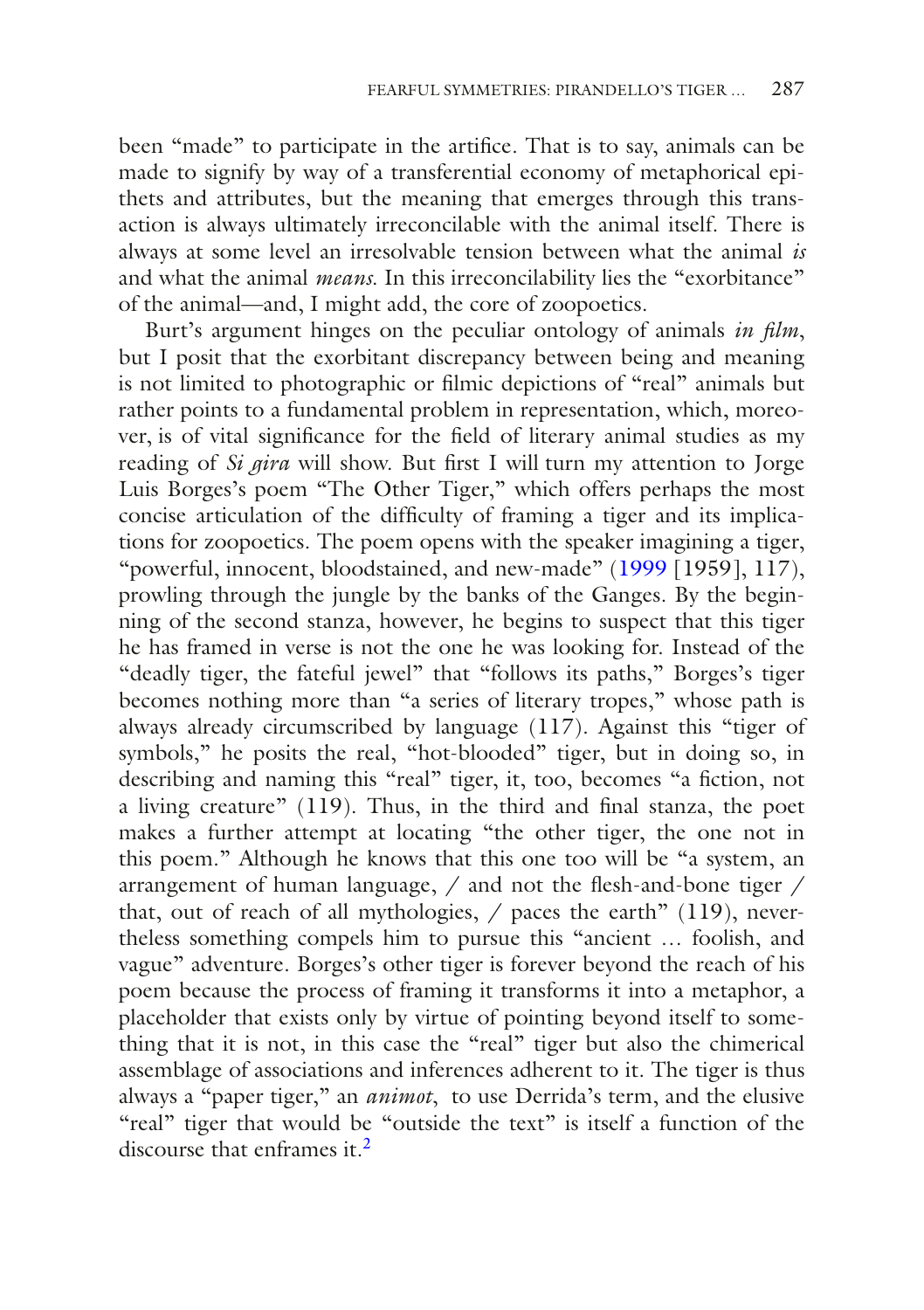Let us recall here that "the exorbitant" is also the term Derrida uses in *Of Grammatology* when discussing the question of deconstructive method, and it is in this context that we fnd his (in)famous assertion that "there is nothing outside of the text" [\(1997,](#page-21-7) 158). From this perspective, the "exorbitant" seems to offer a space *within* the discourse or rather, it holds out the promise that such a space could and must be *produced*—from which that discourse might be deconstructed, called into question. The exorbitant names a position within the discourse that resists its totalizing order whilst also avoiding the trap of presuming that there is a non-discursive or extra-textual position from which to pass judgement: the exorbitant, critical reading "cannot legitimately transgress the text toward something other than it, toward a referent … outside the text whose content could take place, could have taken place outside of language" (158). This is why Borges's search for the "other tiger" must end in failure; but it is precisely a *productive* failure in that it ceaselessly pursues the outer limit of the representable. As we shall see, in Pirandello's case, the *Kosmograph* tiger also seems to offer the possibility of such an exorbitant critique—the promise of an outside that cannot be attained but nevertheless exerts a certain pressure on the inside—and, indeed, provides the very impetus or energy for the production and reproduction of that inside. In this way, the "exorbitant" corresponds to the aforementioned duality of turning and framing that structures Pirandello's novel: it is precisely that which exceeds or occupies a position outside the *orbis*, which designates not only a track or path (*orbita*) but the rotation of the Earth and, by extension, the world as a whole (*orbis terrarum*).

Borges's elusive third tiger, like Burt's exorbitant screen animal, follows its own path, "out of reach of all mythologies." The only difference being that while in the poem the "real" tiger is perennially absent, in the cinematic image it is forever and troublingly present. And so, even though literary animals cannot be said to be "real" in the same sense as animals on stage and screen, they nevertheless cause (or can cause) a certain kind of "rupture" in the feld of representation. In both instances, moreover, this rupture pertains to the fundamental zoopoetic relationship between animality and metaphoricity. This conjuncture of the visual and metaphorical production of the animal image has been, conceptually as well as historically, predicated on the reality of animal death. Thus, John Berger's powerful suggestion that "the frst metaphor was animal" is prefaced by his observation that "[t]he frst subject matter for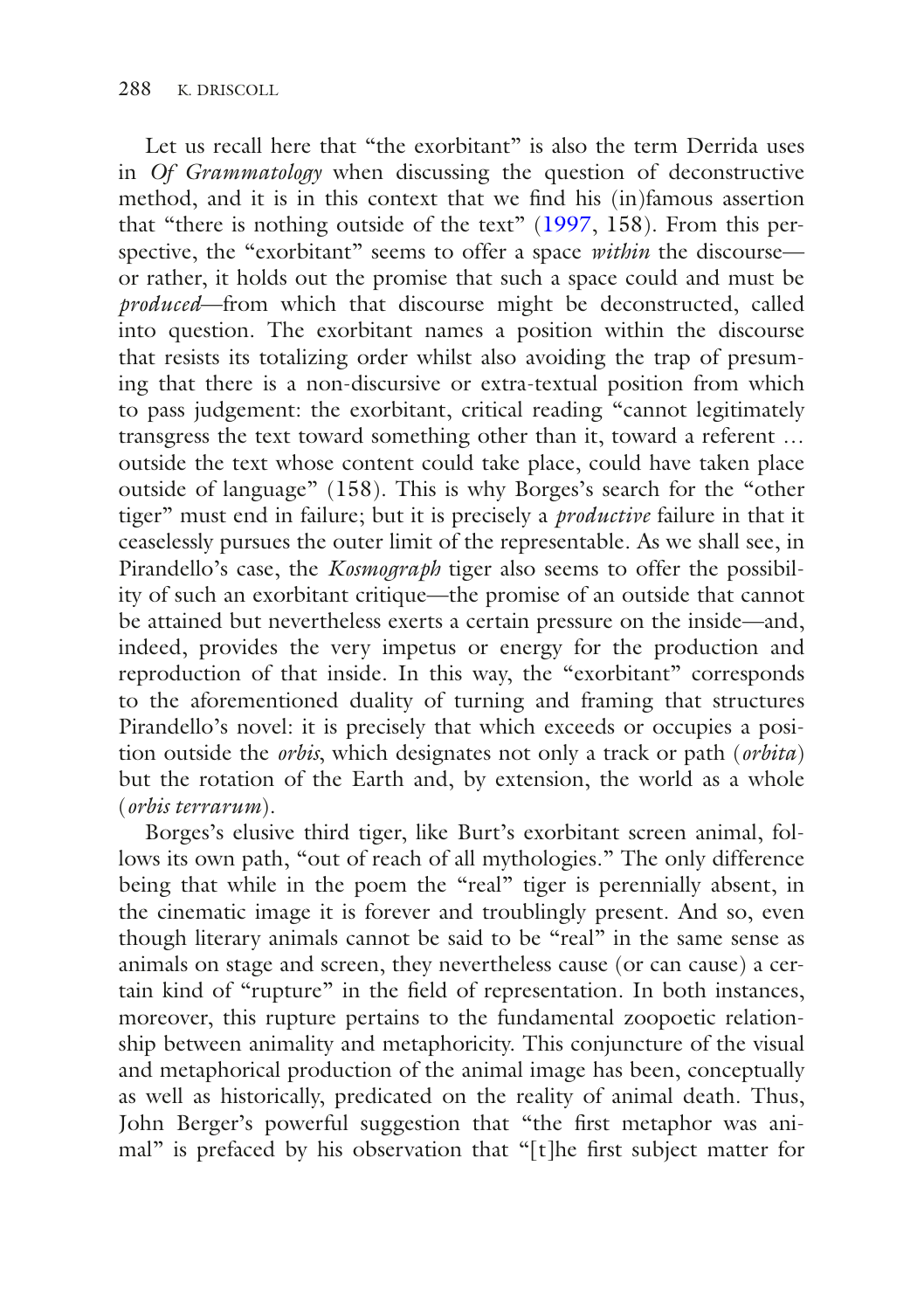painting was animal" and that "[p]robably the frst paint was animal blood" ([1991](#page-21-1), 7). The implication here is that artistic expression, and by extension human culture in general, is made possible by animal sacrifce. And although the animal, whose blood is used to paint its own likeness, serves as both the "medium" and the "message" of representation, this transaction comes at the cost of its unavoidable absence.

Akira Lippit, following Berger, insists that "the animal dies at the moment it is thrust into contact with abstraction, with language" ([2000,](#page-22-4) 48). The animal, excluded from the domain of language, is nevertheless "carried over" into human discourse in the form of a metaphor, or, to use Lippit's term, an "animetaphor" (165), which "opens"—or, we might qualify, holds out the *promise* of opening—"a passage between worlds" (169), namely, the human world of language and representation and the a- or pre-linguistic animal world. Once the animal enters language—"the slaughterhouse of being" (48)—it becomes a trope wherein its death is endlessly repeated. Yet this reiterable, metaphorical death is starkly at odds with the animal's literal death, as becomes abundantly clear when the metaphorical slaughterhouse of language is juxtaposed with an actual slaughterhouse, as in Sergei Eisenstein's *Strike* (1925), in which the depiction of striking workers being brutally slaughtered "like cattle" by armed soldiers is supplemented by documentary footage of an actual cow being slaughtered. This visual metaphor, as Lippit observes, "lacerat[es] the diegesis" ([2002](#page-22-5), 13) of the flm: "Eisenstein's animals are parergonal, never fully inside nor outside the diegesis but against, beside, and in addition to it, surrounding *Strike* with an animetaphorical frame" (14). He concludes that "the fgure of the animal disturbs the rhetorical structures of flm language. In particular, *animals resist metaphorization*" (13 [my emphasis]). The fgure of the animal remains "exorbitant," pointing beyond itself toward an ineffable "outside," but this is in itself a fundamental characteristic of metaphor. In other words, the "resistance to metaphor" is an attribute of the tropological dimension of language and of the (in)ability of words to refer to things in the world—or, to paraphrase Paul de Man: Nothing can overcome the resistance to metaphor since metaphor *is* itself this resistance.

I am referring, of course, to de Man's essay, "The Resistance to Theory" [\(1968,](#page-21-4) 19). As Wlad Godzich explains in his foreword to the book of the same name, appropriately entitled "The Tiger on the Paper Mat," this "resistance" refers in the first instance to the physical properties of matter, namely, "its perceptibility to touch and inertial opposition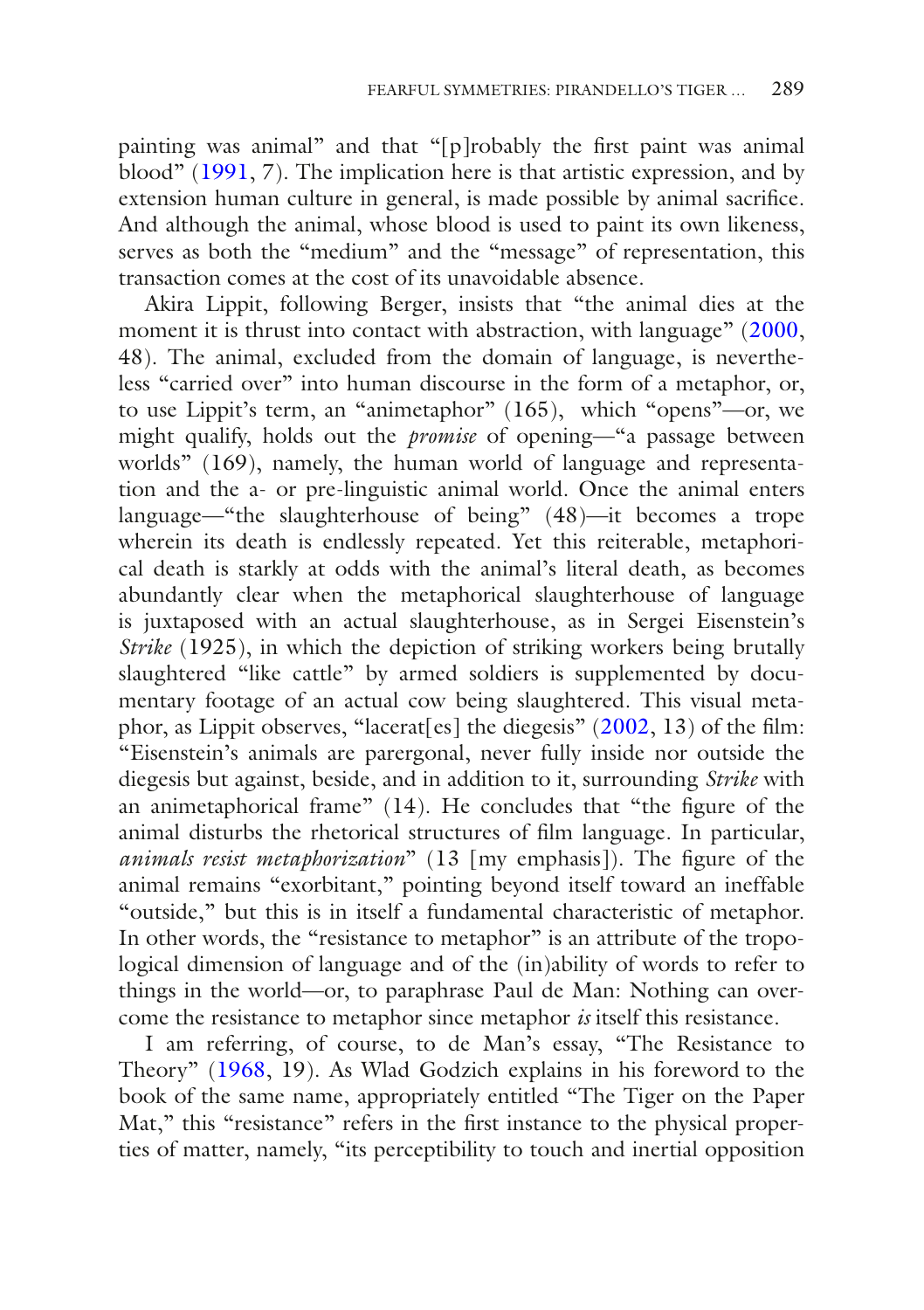to muscular exertion" (xii). This resistance allows us to verify the existence of an external reality and to make that reality the object of our knowledge. In language, the problem of resistance is thus the problem of *deixis*, of the referential capacity of language. Once this capacity is called into question, and it becomes clear that the deictics (here, now, I, you, etc.) refer only to instances of discourse, the resistance that grounded language in external reality vanishes and is replaced by an intra-linguistic resistance, the capacity of language to refer to itself, as "*something that takes place and something that can be referred to*' and it is from this inaugural act of reference that all other forms of reference will flow. It is, in the terminology that de Man uses, the resistance of language to language that grounds all other forms of resistance" (xvi–xvii [italics in original]). Language, therefore, refers only to itself—there is no *hors*-*texte*, in other words—but this self-reference in turn constitutes a form of resistance in the sense that it established the ground against which all other utterances must push. As Godzich observes, one of the most prominent means by which language poses resistance to itself is through *troping* (xvii). This may help to explain how the animal's supposed resistance to metaphor the diffculty of its framing, its *exorbitance*—gives rise to a *poetics* of animality: there is no "actual" tiger in this novel, or in any other text for that matter, but nor is this "paper tiger"—in the strongest and most affrmative sense of the term—entirely fungible or reducible to its metaphorical value. Therefore, although the inclusion of a tiger in the text is always already an exclusion of the "real" tiger, which is perceived to exist outside language, this exclusion is itself a function of the text. The irreducible discrepancy between the metaphorical tiger and the "real" tiger then begins to exert critical pressure on the sovereignty of language. This pressure or resistance is what I call "zoopoetics."

## The Lady and the Tiger

Although the ontological status of the tiger is never called into question as explicitly in Pirandello's novel as in Borges's poem, by means of its *mise en abyme* conceit of the flm within the novel, *Si gira* nevertheless succeeds in mobilizing *both* of the aforementioned "ruptures" (i.e., the intrusive presence and the elusive absence of the "real" tiger) at a formal and narrative level. This destabilizing or rupturing effect reaches its fullest iteration in the climactic scene when Aldo Nuti, playing the hunter, is supposed to shoot the tiger while Gubbio turns the handle of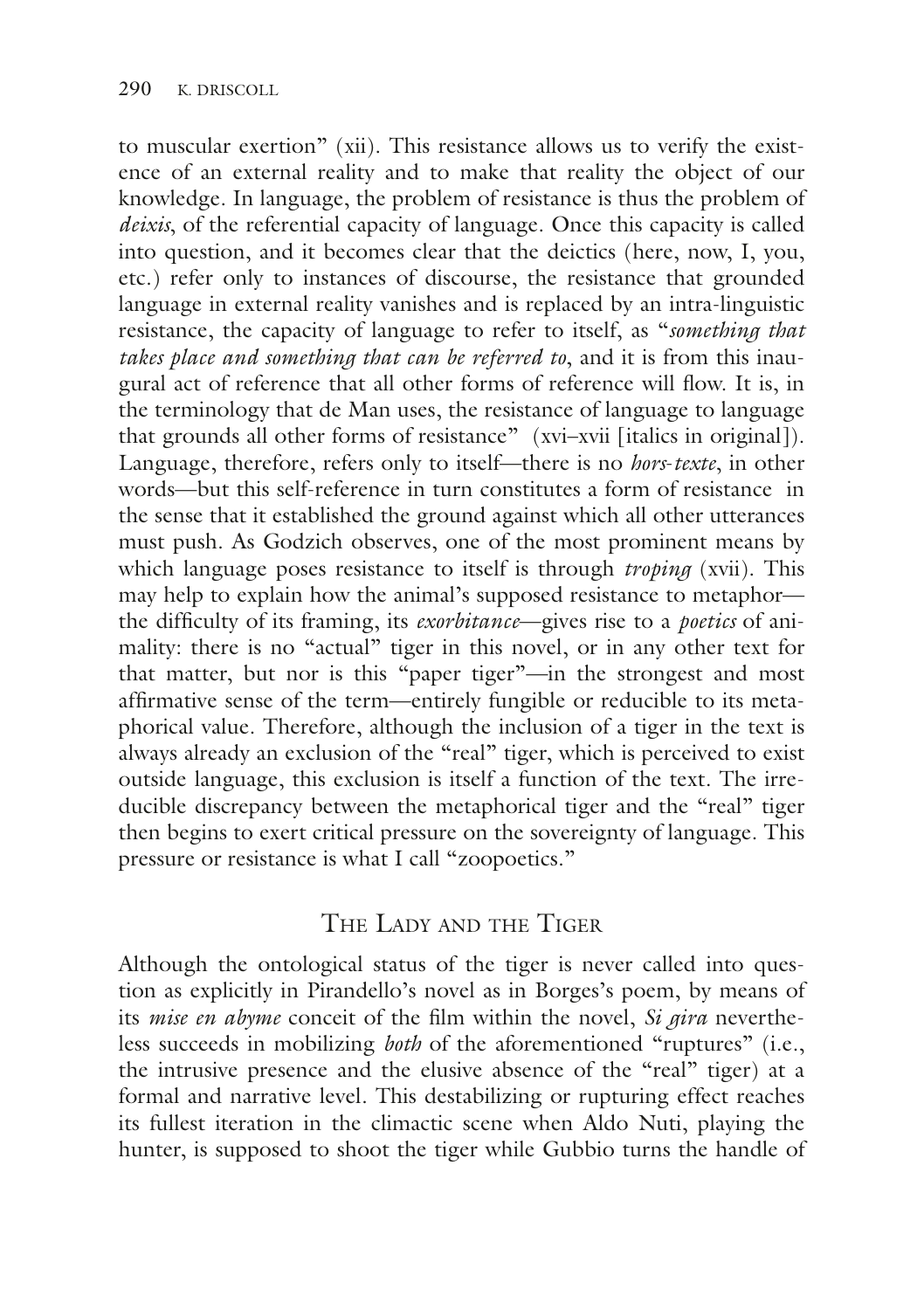his camera. What actually happens is that Nuti turns and shoots the leading lady, Varia Nestoroff, who is standing outside the cage, and is then himself promptly torn to pieces by the ferocious tiger. Finally, someone from outside thrusts their arm inside the cage and shoots the tiger at point-blank range while Gubbio is pulled from the cage to safety, still compulsively turning the handle of his camera.

Leading up to this moment is an extremely convoluted web of intrigue and betrayal. Nuti's apparently erratic act appears to be a carefully premeditated murder/suicide perpetrated to avenge the death of his friend Giorgio Mirelli, who had committed suicide after breaking off his engagement to Varia Nestoroff, with whom Nuti had fallen madly in love. Nuti thus blames himself and her for his friend's death and concocts a plan to set things right. The entire novel may be said to revolve around this love triangle, but its plot is signifcantly more complicated and brimming with extraneous details, digressions, and petty conficts. In the interests of space, I will refrain from providing a more detailed outline of the plot and instead propose that its very complexity is itself a function of the opposition of reality and artifce with which the novel operates; in other words, the plot of the flm, which Gubbio never tires of deriding as vulgar and melodramatic, is nothing compared with the hopelessly convoluted structure of "real life," which, after all, is also a construct.

The novel's plot is thus inherently *excessive*, full of superfuous details that threaten to overwhelm the narrative and force it to burst its boundaries. Like the metatheatrical plays Pirandello would go on to write immediately after completing this novel, *Si gira* is obsessed with the problematic of framing. There are several distinct levels at which the novel engages, challenges, and undermines established frames. First, there are the explicit refections on the actors' discomfort *vis*-*àvis* the image they see of themselves on the screen where, stripped of their "aura," they hardly recognize themselves. This dichotomy is further complicated by the discrepancy between individuals' self-perception and the identities they are forced to inhabit in their everyday lives. Thus, late in the novel, we discover that Varia Nestoroff is not in fact quite the "man-eater" she is reputed to be but is really more of a *femme fatale malgré elle*, as it were, unable to escape from the identity that others have constructed for her (cf. Ganeri [2001,](#page-22-6) 192–193). This realization highlights another facet of the novel, namely, its deliberate use of cliché and narrative commonplaces as a means of critiquing those very conventions.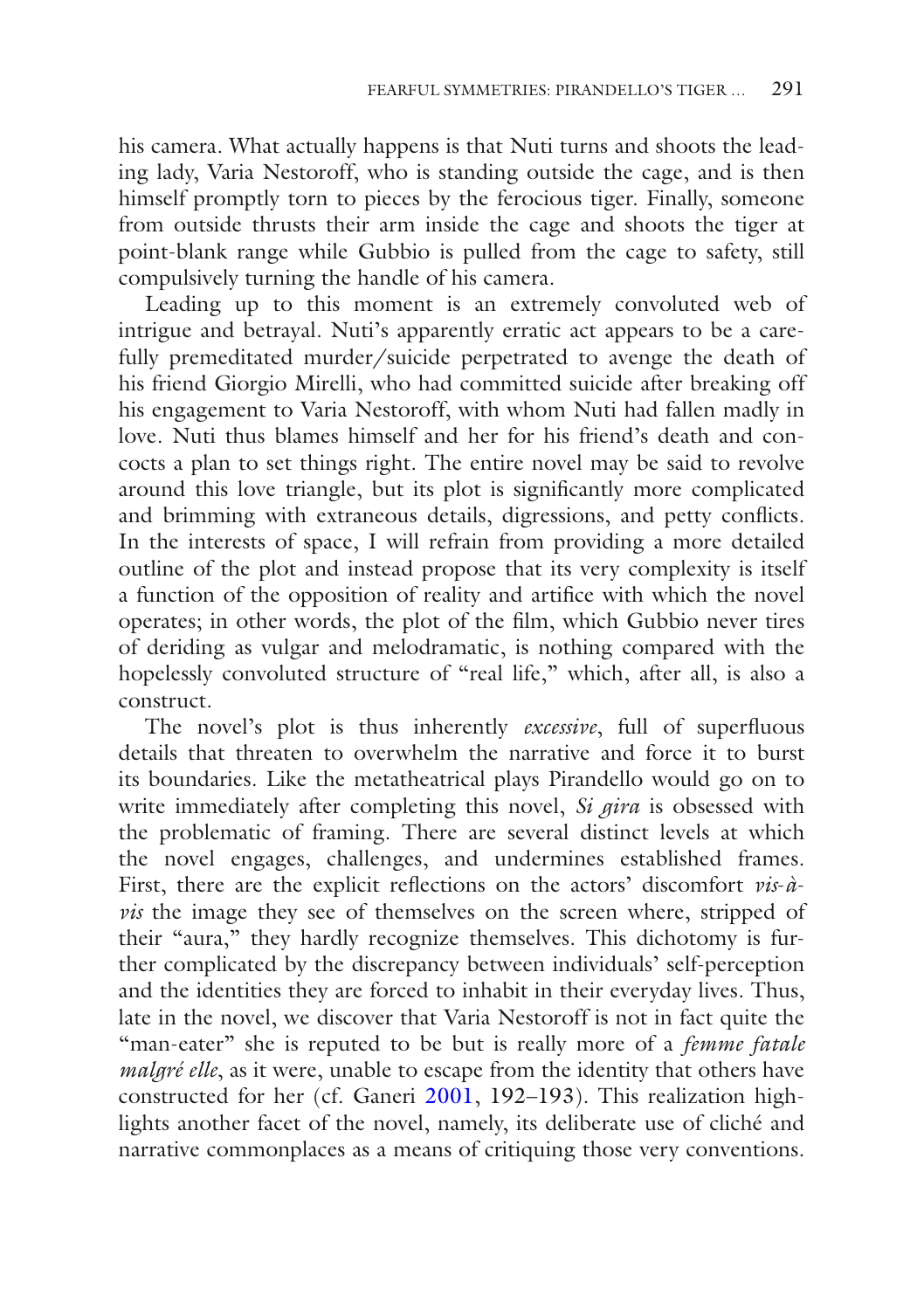As numerous critics have observed, the character of Varia Nestoroff appears to be a more or less overt nod to the dangerous and alluring heroines that populate the novels of Gabriele D'Annunzio (cf. Angelini [1990](#page-21-8), 25). That is to say, Nestoroff has good reason to feel that her identity is an artifcial construct imposed on her from outside: she is the unwitting star of a lurid melodrama, the conventions of which require that she play the part of the exotic and sexually voracious femme fatale.<sup>[3](#page-20-0)</sup>

At the beginning of the novel, Gubbio explains in great detail what exactly his job as a cameraman involves. The frst task, he says, is to mark out the ground [segnare il *campo*] in blue pencil, thus establishing the limits of the frame within which the action is to take place (*Shoot*, 5). The problem with Nestoroff is that in her performances she consistently transgresses these established limits ("she always moves out of the picture [esce dal *campo*]" 39), thus rupturing the frame and rendering the take unusable. Her irrepressible outward momentum—beyond herself [di là da se stessa], as Gubbio puts it (41)—constantly threatens to undermine the rigid "mechanical framework" (4) of the flm medium. Moreover, this tendency of hers, Gubbio insists, is entirely unconscious and involuntary, which, on the one hand implies that it is simply "in her nature"; but, on the other, it is also a structural consequence of the semantic overload that determines her character. In other words, like the tiger, she too is "diffcult to frame," and it is by no means coincidental that these two fgures should be intimately linked at a number of distinct levels within the text. Indeed, it is the persistent semantic fluctuation at work between *la donna* and *la tigre* that allows for the spectacular collapse of the multiple literal and metaphorical valences attached to the two that transpires in the climactic triple death scene. As the novel progresses, it becomes increasingly ambiguous whether "she" refers to "la Nestoroff" or "la tigre." The identical grammatical gender produces a discursive polyvalence within the text that the English translation cannot adequately reproduce. The one echoes the other, and each statement about the tiger can, on some level, potentially be read as referring to the lady and vice versa. This "fearful symmetry" is one of the ways in which the tiger may be said to cross the boundary of her cage at a linguistic level.

"There comes every day," writes Gubbio, "like myself, in front of your cage here, a lady intent on studying how you move, how you turn your head, how you look out of your eyes" (61). She does this, Gubbio notes, in preparation for the part she is to play in the flm, namely, that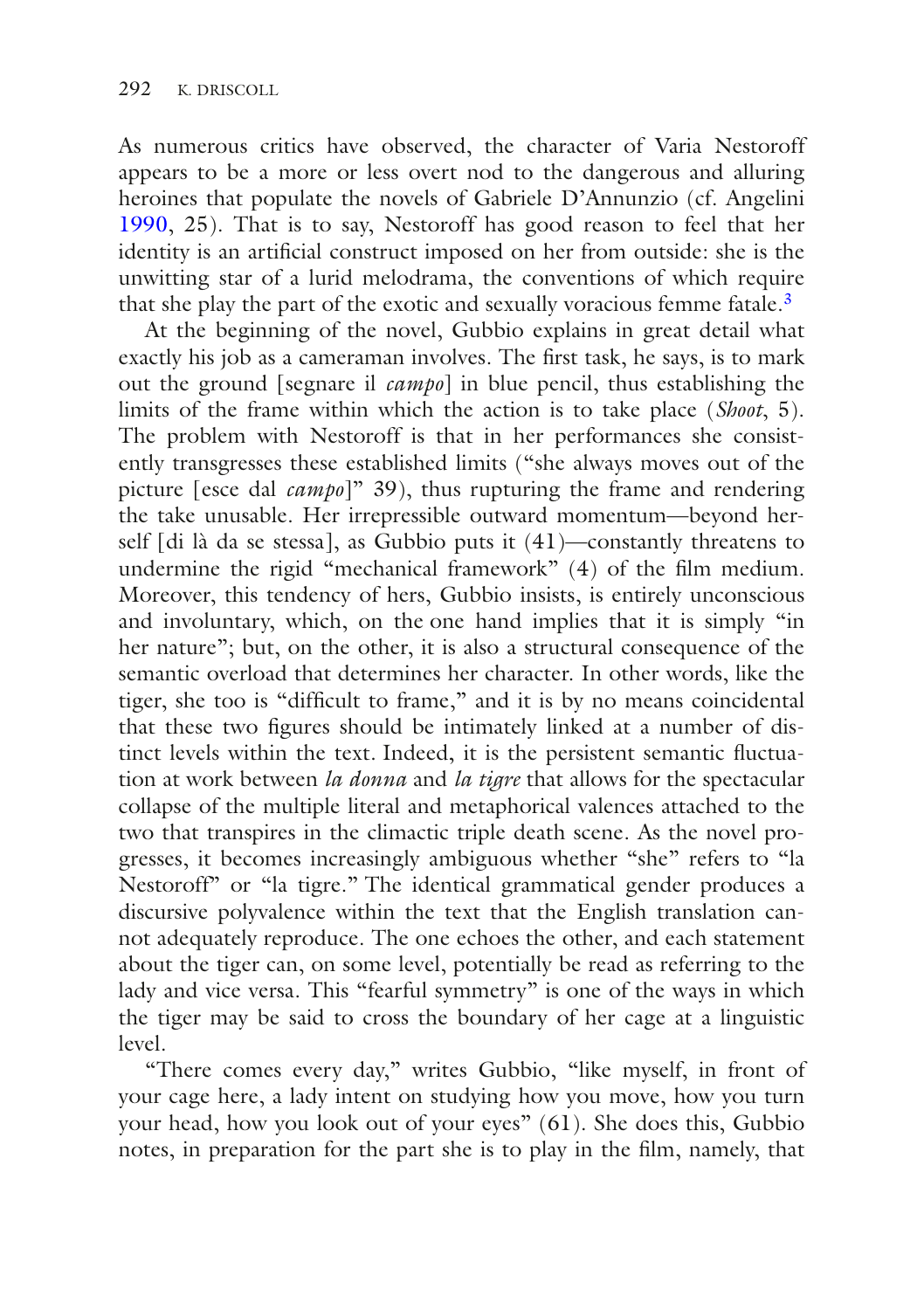of the English lady, "more tigerish than the tiger [più tigre della tigre]" (61). As it happens, la Nestoroff is not actually meant to play the title role in the flm, but, says Gubbio, "perhaps she does not yet know this, she thinks that the part is hers; and she comes here to study" (61). Once more the intimate connection between the *donna* and the *tigre* of the flm's title is reinforced: to study for the part, to inhabit this role, she must be "more" than the tiger, but her performance is nevertheless grounded in the pure animal being of the tiger in her cage.

This gesture of excess stands in correlation to Gubbio's affrmation at the beginning of the novel that "there is *something more* ["un *oltre*," literally "a *beyond*"] in everything" (4). The structural principle underlying his conception of reality is thus at base metaphorical: everything points beyond itself and overflows its limits. This is also the source of humankind's separation from the animal world. Gubbio refers to this trait as "superfuity": the condition of having more in oneself than is necessary for one's survival. Whereas animals "have in themselves by nature only so much as suffices them," human beings "have in them a superfluity which constantly and vainly torments them, never making them satisfed with any conditions, and always leaving them uncertain of their destiny" (10). Superfuity sets man apart from nature and is thus at once the source of his superiority and of his perpetual dissatisfaction and misery. This superfuity affords "itself an outlet, creates in nature an artifcial world, a world that has a meaning and value for [humans] alone" (10). This superfuity manifests as language.

It is ftting, then, that la Nestoroff should turn to the tiger when getting into character. The artifcial world produced by human superfuity is both the symptom and the cause of the realization that animal being is impossible or unobtainable for humans. Faced with the inaccessibility of the animal, human superfuity initiates a chain reaction, thus creating artifce on artifce in an effort to reclaim what has been lost. Instead of looking into the cage, mankind now looks out at the elegant sufficiency of the animal. La Nestoroff's daily visits to the tiger thus become the vehicle for her becoming-animal, the site of a reciprocal exchange across the boundary marked by the cage. The tiger herself, in return, locked in her cage, is signifcantly diminished. "A captive like this, far from your savage haunts, powerless to tear anyone to pieces, or even to frighten him, what sort of tiger are you?" (202). The transaction whereby humans have become more tiger than a tiger [più tigre della tigre], has, in turn, rendered the actual tiger *less* tiger than a tiger. And thus, as with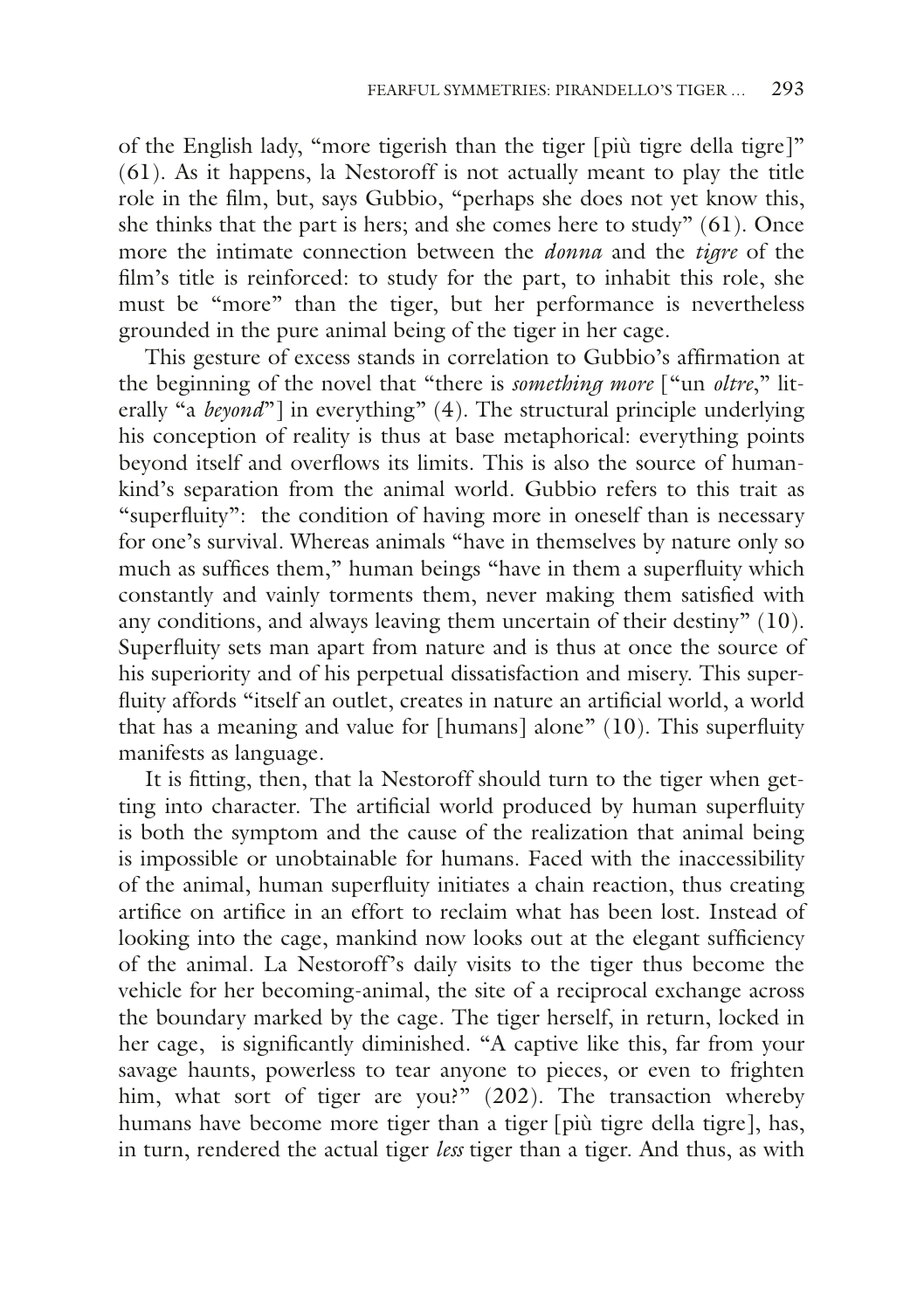Borges's shadowy series of literary tropes, for Gubbio the "real" tiger is always "out there" and forever out of reach.

## Life and Form

A central tension in Pirandello's treatment of the tiger (and of nature in general) is the insistence on its being authentic, "real," genuine, and so forth (as opposed to the fctional, fake, constructed, and fragile nature of human identity and reality), whereas the "reality" of the natural is also constantly called into question. Pirandello seems to yearn for this authenticity even as he unmasks it as illusory. The tiger, in other words, *is* the real tiger, the epitome of tigerishness, raw, uncultivated, untameable, honest, "beyond good and evil" (62)—in short, the Nietzschean "unhistorical" animal, that "does not know how to dissimulate, it conceals nothing and at every instant appears wholly as what it is" (Nietzsche [1997](#page-22-7), 61). But at the same time, this, too, is a construct, an illusion, a form of "rhetoric" that Gubbio-Pirandello so disparages (e.g., *Shoot*, 36, 58) but which comes up again and again with reference to animals and their relationship to (or rather, their place within) human reality.

This double gesture is characteristic of Pirandello's poetics of *umorismo*, a kind of (self-) ironic vitalism that simultaneously unmasks anthropocentric illusions and delusions and recognizes them as necessary and inescapable. In his treatise on *Umorismo*, Pirandello singles out Copernicus as "one of the greatest humorists, though himself unaware of it" ([1974](#page-22-8) [1908], 141) because of the profound blow his discoveries dealt to human self-satisfaction and anthropocentric thought. In this regard, the humoristic tradition runs parallel to the "three severe blows" to mankind's species narcissism identifed by Freud: the cosmological, the biological, and the psychological (Freud [1955](#page-22-9) [1917], 139–141). Nietzsche, too, would have to be considered a great humorist, given, for example, the starkly non-anthropocentric, anti-humanist history of the world with which his treatise "On Truth and Lying in a Non-Moral Sense" begins.[4](#page-20-0) Yet whereas simply pointing out the discrepancy between the vast indifference of the universe and the relative insignifcance of human striving might give rise to the *comic*, in Pirandello's terminology, *humor* goes one step further by moving from the "perception" [avvertimento] of a contradiction to a self-refexive "sentiment of the opposite" (113), which colors the laughter aroused by the perceived discrepancy between reality and appearances with a compassionate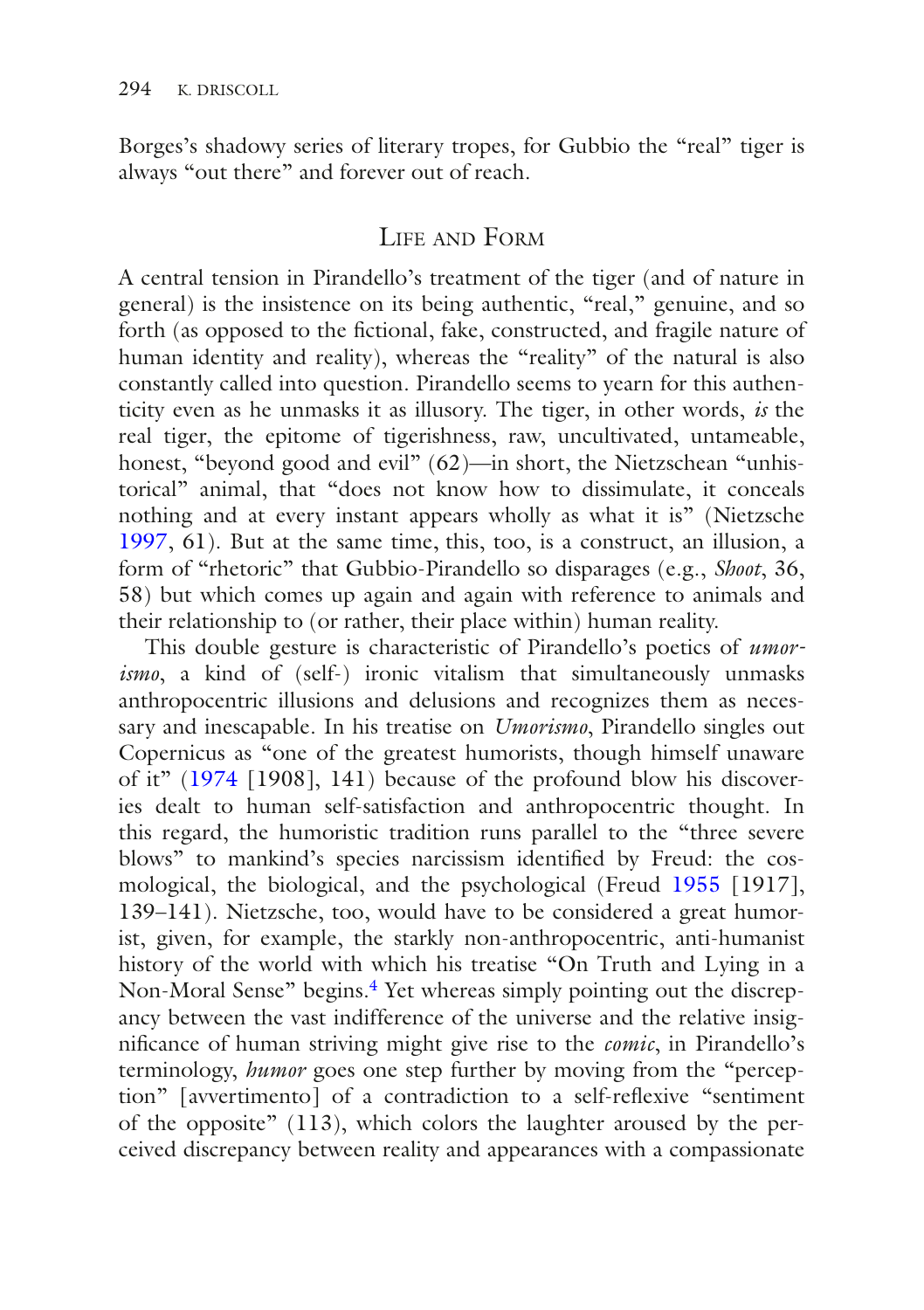sense of the underlying reasons for this incongruity and of how we ourselves are not free of comforting illusions either. Indeed, the greatest delusion—and one exhibited, incidentally, by Serafno Gubbio himself (*Shoot*, 6)—would be to believe oneself entirely free of illusions about the world and one's place in it.

This process is clearly visible in the following passage from Pirandello's earlier novel, *The Late Mattia Pascal*, between the eponymous protagonist and the ageing librarian Don Eligio:

Copernicus, my dear Don Eligio, Copernicus has ruined humanity forever. We have all gradually become used to the new idea of our infnite smallness, and we even consider ourselves less than nothing in the universe, despite all our fne discoveries and inventions. … Our stories are like the biographies of worms. ([2007](#page-22-10) [1904], 3)

To which Don Eligio responds that, "no matter how hard we try to uproot and cruelly destroy the illusions that Nature has generously provided for our own good, we never succeed. Luckily, man is easily distracted" (4). Pirandello's humoristic worldview thus both diagnoses and indulges in what Dominic Pettman calls the "hubristic melancholy" of anti-humanist anthropocentrism (or, rather, in Pirandello's case, though it amounts to the same thing, "humanist anti-anthropocentrism"): "The more it [anthropocentrism] exposes itself, and the more ironic distance we feel from its force feld, the greater the stranglehold it has on us in terms of actual actions. Everybody knows that humans are froth on the ocean of eternity—but what sublime froth!" [\(2011](#page-21-5), 21). Similarly, in Pirandello's last novel, *One, No One, and One Hundred Thousand*, the narrator speculates that perhaps "animals, plants, and all things have a meaning and a value for themselves which man cannot understand" ([1992](#page-22-11) [1926], 40–41) because he only ever sees the meanings he assigns to them, to which, moreover, nature is completely indifferent. But the realization that our reality is a human construct does not automatically allow us to see beyond it to the *Ding*-*an*-*sich*: "there is no other reality outside of this, the momentary form we manage to give to ourselves, to others, to things" (41). Here we have Pirandello's philosophy and poetics in a nutshell: our reality is nothing but a construct, but it's the only one we've got. Or rather, it is the only one of which we can have any direct knowledge, even though this knowledge comes at a price, namely, that any object of knowledge is necessarily an abstraction and hence no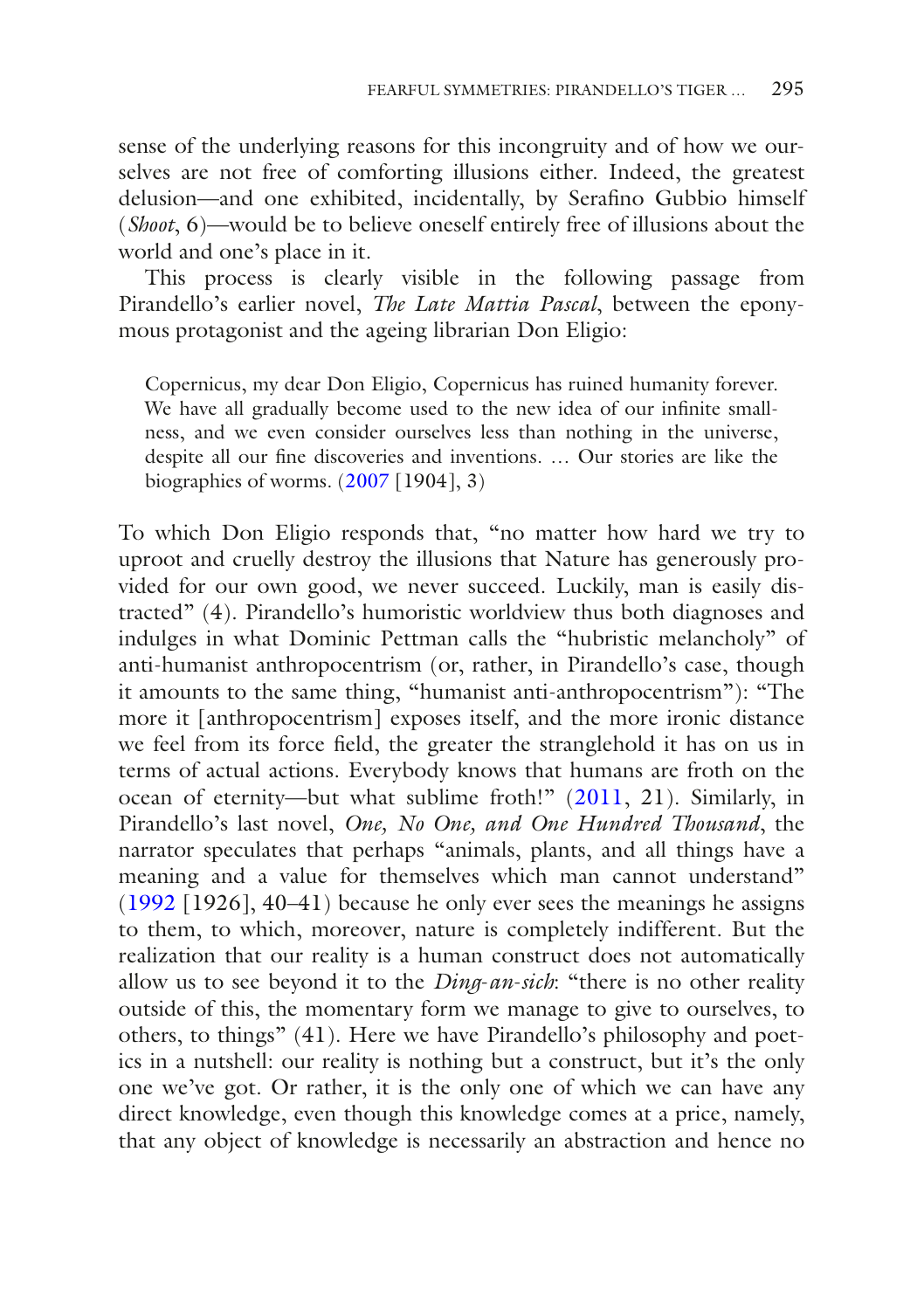longer part of "the flow of life," which subtends all of the "stable and determined forms" we humans construct in order to arrest it [\(1974,](#page-22-8) 137). But life cannot be studied or explained by reason: "Life is not explained; it is lived [La vita non si spiega; si vive]" (*Shoot*, 143). It follows that we cannot ever know ourselves either because in order to see ourselves in life, we must stop living, and hence, in an implicit indictment of the Delphic imperative, Pirandello's texts repeatedly insist that "to know yourself is to die" [\(1992,](#page-22-11) 148, cf. [1994](#page-22-12), 121).

Gubbio's movie camera, which he refers to as a "spider" sitting on its "knock-kneed tripod," is a deadening and deadly apparatus precisely because it is antithetical to life; it exists only to devour and destroy the "live reality" embodied by the tiger and mechanically reproduce it as "an evanescent, momentary appearance" (*Shoot,* 68). For the actors, the experience of seeing their images on screen is unsettling and uncanny: reduced to a pure appearance, they suddenly are what they appear to be, namely artifcial constructs. The tiger, by contrast, *is* always what she appears to be, and for this reason her encounter with the "spider" must prove fatal.

Yet because the tiger "is what it is," paradoxically it functions also as a metaphor for "the fow of life," which has been "arrested," fxed in a "stable and determined form" in the shape of a cage. Gubbio's disdain for the foolish rationalists who seek to capture life and transform it into an object of study translates directly into his mockery of the notion of placing a tiger in an enclosure to give the paying public "a 'living idea' of natural history" (58) —a triple idiocy because not only are "living idea" and "natural history" contradictions in terms, but a caged tiger is not a "real" tiger at all! What is more, this act of bracketing off, of creating a discrete space for the animal marked by a clear boundary separating it from the human spectators, mirrors the *internal* bracketing off (inclusive exclusion) of the animal within the human. During one of his visits to the tiger, Gubbio writes:

I see your wild nature steaming from your whole body, like the heat from glowing embers; I see marked in the black stripes of your coat the elastic force of your irrepressible leaps. Whoever studies you closely is glad of the cage that imprisons you and checks in him also the savage instinct which the sight of you stirs irresistibly in his blood. (60, translation modifed)

Here Gubbio effectively *reads* the tiger, interpreting the markings on her fur as external signs of the wildness within, which emanates from her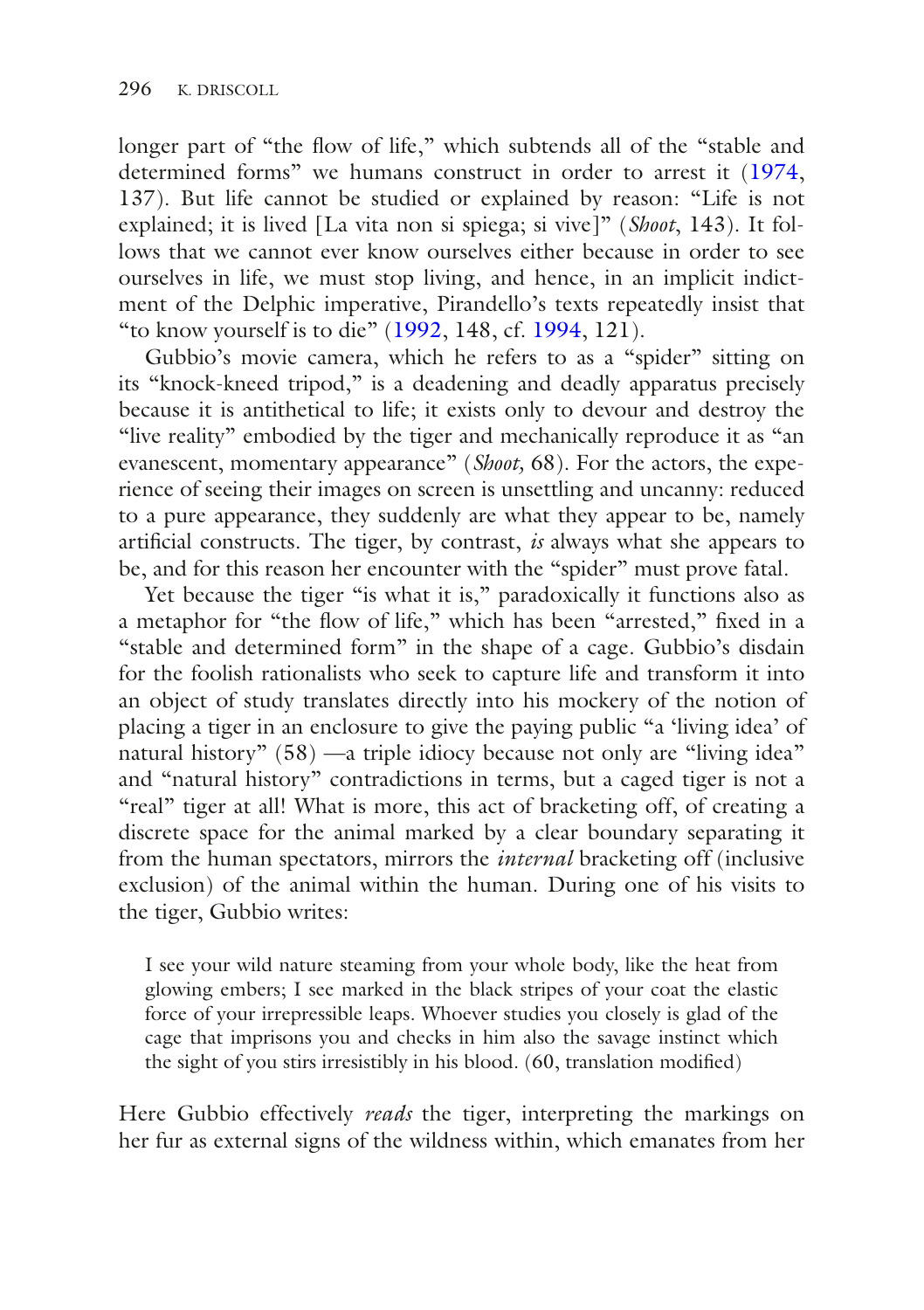body in all directions. The cage, moreover, serves a double function: on the one hand, it literally contains the wild beast, protecting the cast and crew of the flm studio until the time comes to unleash it in front of the camera. On the other hand, it acts as a metaphor for the artifcial barrier dividing nature from culture, erected as a bulwark against the savage and uncivilized instincts within human beings themselves. That is to say, at any given moment, "man" is both inside and outside the cage.

"The forms," Pirandello specifes, "in which we seek to stop, to fx in ourselves this constant fux are the concepts, the ideals with which we would like consistently to comply, all the fctions we create for ourselves, the conditions, the state in which we tend to stabilize ourselves" ([1974](#page-22-8), 137). In Gubbio's terms, the stable form we call "our identity" is in actual fact nothing but a "metaphor of ourselves" (*Shoot*, 123, cf. Pirandello [2007](#page-22-10), 249), one we seek to preserve at all costs even if it means destroying ourselves in the process. Gubbio yearns instead to abandon himself to his innermost being, giving up the futile pretense of maintaining the false exterior and surrendering to the infnite. These forms may have arrested the flow of life superficially, but "within ourselves"—which, in this context, also means inside the cage—"the fux continues, indistinct under the barriers and beyond the limits we impose as a means to fashion a consciousness and a personality for ourselves" ([1974](#page-22-8), 137). The condition of superfuity, which for Gubbio is the human condition *tout court*, is brought about by the inadequacy of the frames and forms we humans construct in an effort to contain the flow of life. If "animals resist metaphorization," as Lippit insists, it may be because they appear to lack the superfuity that transforms humans into metaphors of themselves. At the same time, however, a factor of this resistance is the way the tiger permeates the text *as a metaphor*, her infuence fowing outward "under the barriers and beyond the limits" imposed on her by the cage until her presence is felt at every level.

#### RESISTANCE TO METAPHOR

In his poem, Borges imagines his tiger, "powerful, innocent, bloodstained, and new-made," prowling through the jungle and leaving "his footprint on the muddy edge / of a river with a name unknown to him / (in his world, there are no names, nor past, nor future, / only the sureness of the present moment)." The speaker of the poem tries to isolate this moment, specifying that he means *this* tiger—"the real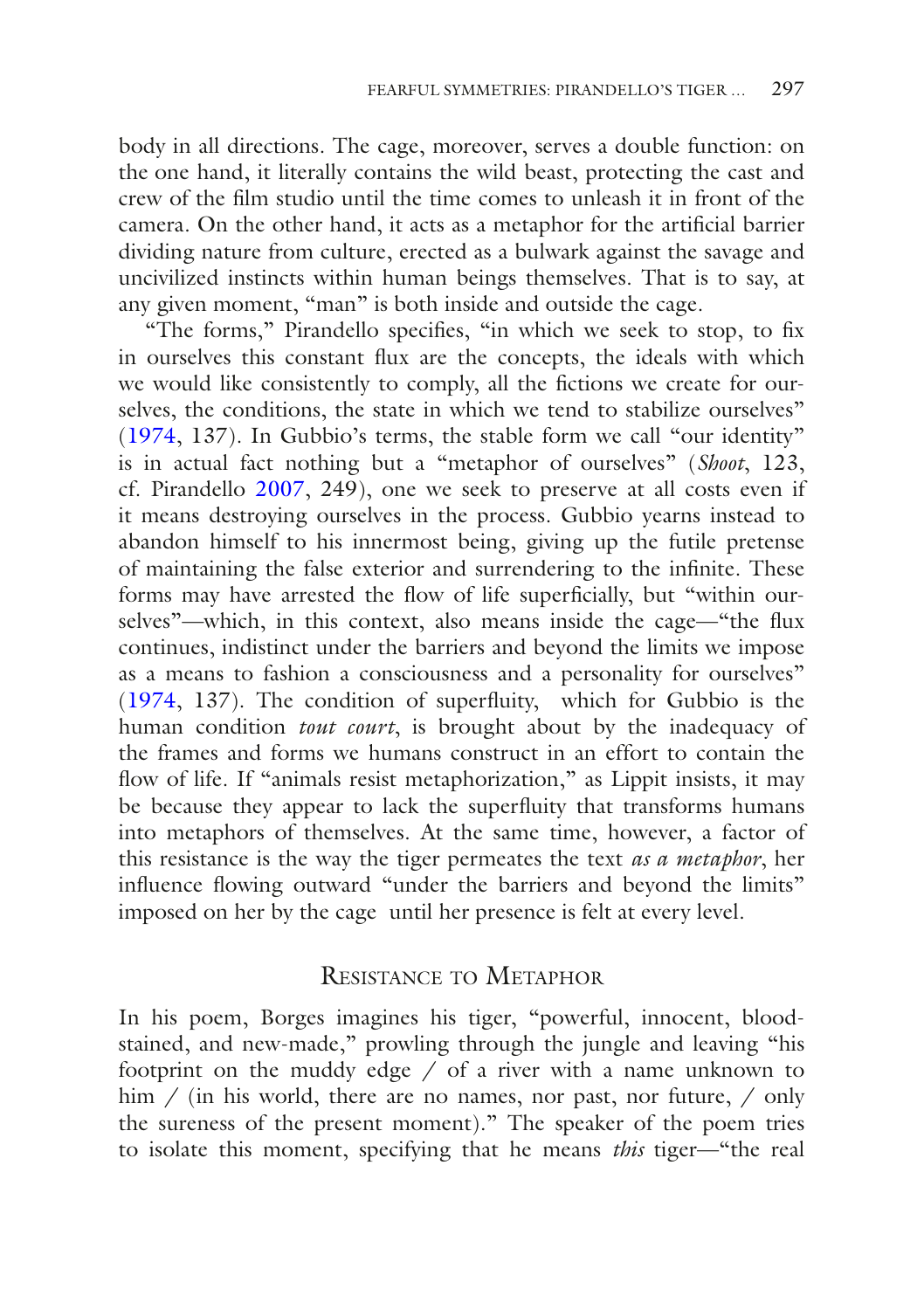one"—casting his shadow on the plain "today, the third of August, '59." But this *now* is of a different denomination than the tiger's, and the poet must recognize that "the act of naming him, of guessing / what is his nature and his circumstance / creates a fiction, not a living creature" ([1999](#page-21-0), 117–119). In much the same way, the *Kosmograph* tiger, in her very wildness and purity, serves a symbolic function as a contrast to the stupidity of the human world of artifce and deception as epitomized by the film industry. But, seemingly in an attempt to strip away the myriad symbolic and metaphorical associations the tiger invokes, Gubbio again and again insists on the singularity of *this* tiger, *here* in *this* cage, *right now.* This is underlined by the way the tiger is introduced into the novel through a series of digressions. Thus, following another tirade against the stupidity and falsity of the movie industry, Gubbio begins the next section: "Excuse me a moment. I am going to pay a visit to the tiger" (*Shoot*, 57). Gubbio assures us that he will continue his story afterwards, but that right now he "must go and see the tiger." The implication is that the tiger is not part of the story, and yet she exerts an imperative force which disrupts the fow of the narrative. Gubbio *must* go and see the tiger. This interruption also carries with it a shift to the present tense, as if the animal's "eternal present" were suddenly mirrored in Gubbio's narration. At a certain level, then, the tiger is presented as unassimilable to the surrounding narrative even though she is quite literally the centerpiece of that narrative.

"No animal has ever *spoken to me* like this tiger" (57, translation modifed), says Gubbio, by way of explaining why he goes every day to stand in front of her cage. Although this encounter repeats itself daily, it nevertheless assumes the character of an interruption, a caesura. In this respect, it is analogous to the arresting encounter Jacques Derrida describes having with his cat in the bathroom one morning, which like-wise is "a scene that is repeated every morning" ([2008](#page-21-9), 13). "I must immediately make it clear," Derrida writes, interrupting himself with some urgency,

the cat I am talking about is a real cat, truly, believe me, *a little cat*. It isn't the *fgure* of a cat. It doesn't silently enter the bedroom as an allegory for all the cats on the earth, the felines that traverse our myths and religions, literature and fables. (6)

But of course, as Derrida well knows, he is protesting too much. Such is the metaphorical force of the animal in language that it is all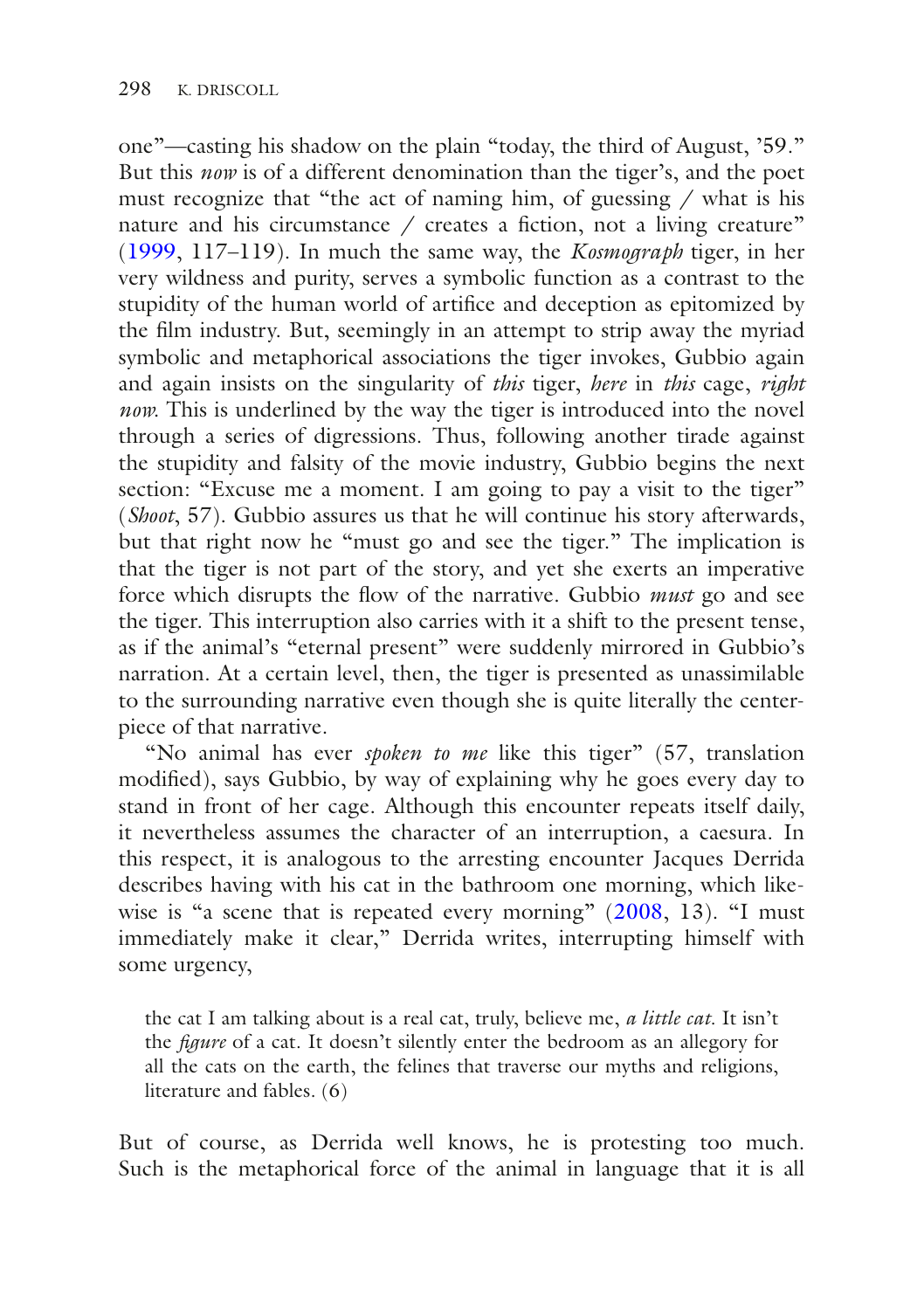but impossible to dissociate *this* cat from "Montaigne's cat" (6), or "Baudelaire's family of cats, or Rilke's, or Buber's" (7) and so on. All the insistent deictic specifcity he can muster is not enough to isolate *this* cat from all the others. That is to say, this little cat is always, at one and the same time, one, specifc, real cat *and* an "ambassador" of "the immense symbolic responsibility with which our culture has always charged the feline race" (9). Derrida insists on this being a real cat "in order to mark its unsubstitutable singularity" (9). Caught in the gaze of this animal, he recognizes in it, before any identifcation in terms of species or gender, a specifc "irreplaceable living being." "Nothing can ever rob me of the certainty that what we have here is an existence that refuses to be conceptualized [*rebelle à tout concept*]" (9).

This "refusal" or "rebellion—indeed, this "resistance"—is inherent in Derrida's coinage of the neologism *animot*, a chimerical portmanteau of animals (*animaux*) and the word (*mot*), an uneasy singular/plural hybrid that Derrida employs to trouble the traditionally self-evident capacity of language to d(en)ominate the living other. It performs the "fctionalization" effected by the act of naming, even as it leaves open a space that may be inhabited by the animal thus named without its having to conform to the strictures of human linguistic practice. This space or caesura, which we might imagine as existing somewhere between the two constituent parts of the word *animot*—between the animal and the word or, in Pirandellian terms, between *life* and *form*—means that this assemblage designates three things at once:  $(1)$  the specific animal named, (2) the multiplicity of other animals contained in that denomination, and (3) the unnamed, unnameable *real* living being that resists conceptualization and metaphorization. Thus, Derrida, too—like Borges and Pirandello before him—is driven to pursue that "ancient, foolish, and vague" quest for the *third*, exorbitant cat.

#### The Unspeakable Event

The fnal chapter of Gubbio's notebooks opens with an infection of the verb "to turn" from the infnitive to the present perfect: "Girare, ho girato." This also marks a shift in narrative perspective. Whereas Gubbio has hitherto always narrated events more or less as they occur, now a month has passed since "the unspeakable event" (*Shoot*, 208, translation modifed) that forms the climax of the novel. The perfect tense of "ho girato" also marks a shift from the way in which the tiger was always written about, namely in the present tense. Now that she has fulflled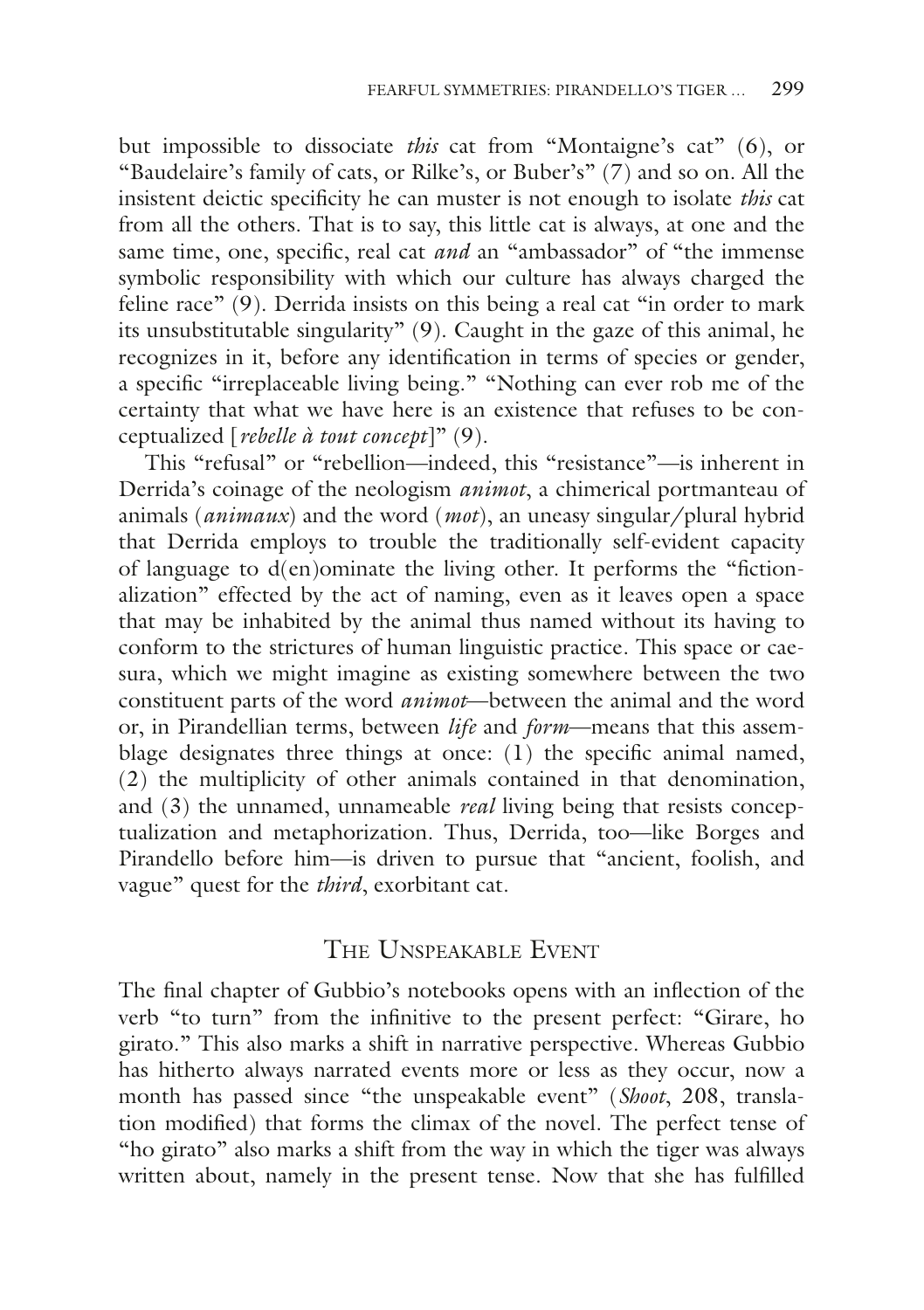her function and been slaughtered in the name of entertainment, that present moment has receded into the past. More specifcally, the tiger's "eternal present" has been replaced by the eternal recurrence of mechanical reproducibility. Her life has been sucked in by "the spider," and she now leads a ghostly existence on the cinema screen, reanimated again and again for the beneft of the paying public.

Throughout the novel, the bars of the tiger's cage have served as a reminder of the boundary separating "man" from "animal," but when Nuti and Gubbio enter the cage with the tiger, human and animal fnally meet on equal ground, and the stable boundary between inside and outside, reality and artifce, nature and culture, *zoē* and *bíos* is suspended. While Gubbio is setting up his camera, he notices Nuti go over to the edge of the cage and thrust apart a section of the foliage serving as a backdrop before returning to his designated spot, but Gubbio thinks nothing of it. Once this partition has been punctured, the door linking the two cages is opened and the tiger appears. Gubbio begins turning the handle and narrates:

I saw Nuti take his aim from the beast and slowly turn the muzzle of his rife towards the spot where a moment earlier he had opened a loophole among the boughs, and fre, and the tiger immediately spring upon him and become merged with him [*con lui mescolarsi*], before my eyes, in a horrible writhing mass. Drowning the most deafening shouts that came from all the actors outside the cage as they ran instinctively towards la Nestoroff who had fallen at the shot, … I heard there in the cage the deep growl of the beast and the horrible gasp of the man as he lay helpless in her fangs, in her claws, which were tearing his throat and chest. (212, translation modifed)

Several things are happening all at once here, but one way of describing them would be as a curious instance of "de-metaphorization" resulting in the vertiginous confation of the literal and the fgurative. Instead of shooting the "actual" tiger, Nuti shoots the metaphorical tiger, la Nestoroff, who, moreover, is standing outside the cage and hence outside the *campo* or diegesis of the scene. The plot of the novel becomes enmeshed in the plot of the flm: the two narrative levels collapse into one, just as the two tigers, on and off camera, are symbolically and literally fused. At the same time, Nuti is caught up in his own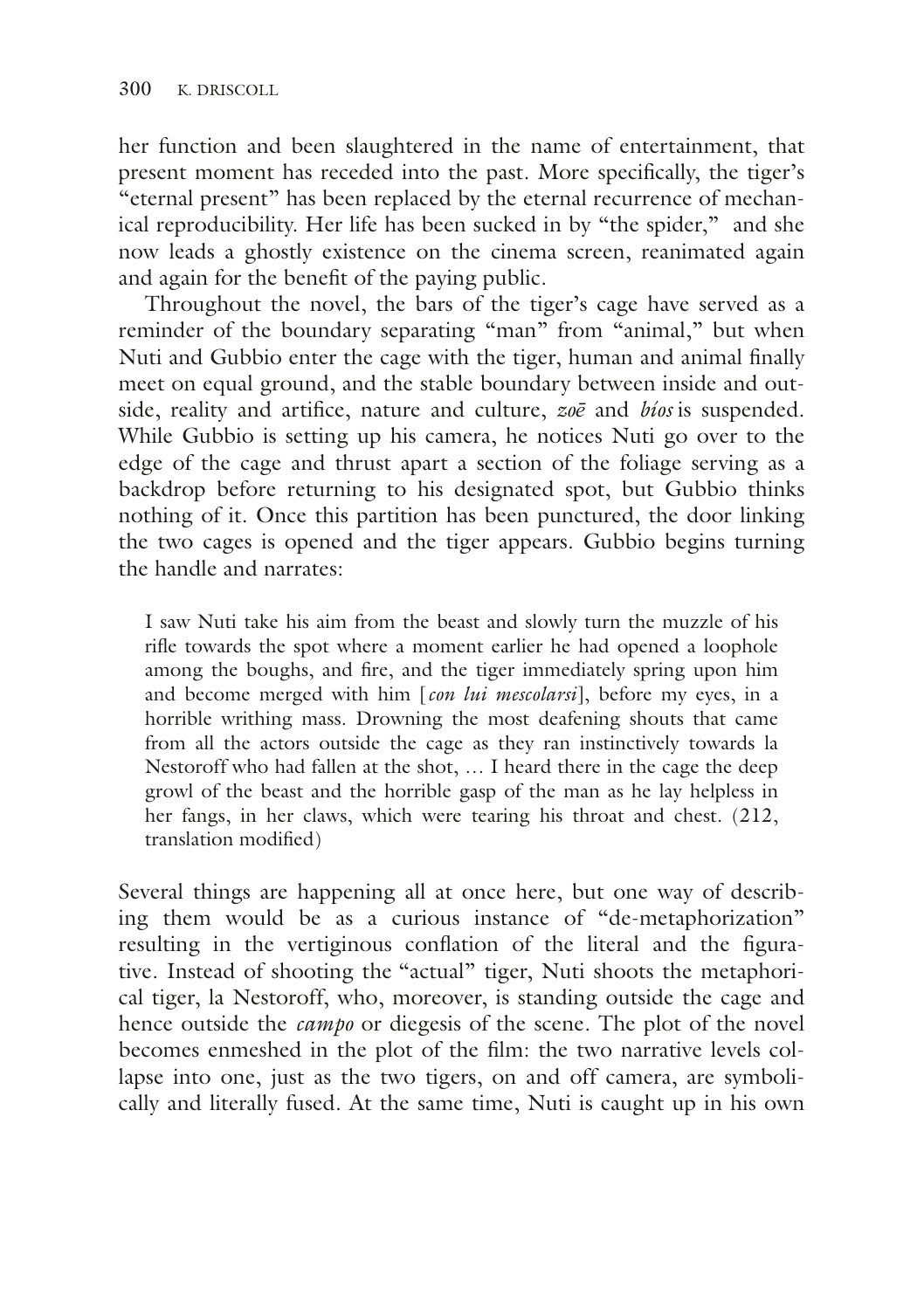becoming-animal as he "become[s] merged with" the tiger. Man and beast united in a "horrible writhing mass," each issuing inarticulate sounds until the one is indistinguishable from the other.

This collapsing of layers also impacts the different types of "beast" and the different modes of "devouring" that inhabit the text. After the incident, Gubbio, unable to speak, tells the crew "frst of all by signs, then in writing" to "take good care" of his camera, which "had in its maw the life of a man; I had given it that life to eat to the very last" (212). Gubbio, whose sudden muteness is less the symptom of a becoming-animal than a becoming-*machine* (or becoming-*camera*) has now "literally" (213) fed his camera the life of this man. Thus, the "spider" trades places with the tiger as the actual "man-eater." Given this thoroughgoing confusion of identity and species boundaries, the symbolic order would seem to have been rendered wholly inoperative. But let us return to Gubbio's narration of the incident, which continues without pause: "I heard, I heard, I kept on hearing above that growl, above that gasp, the continuous ticking of the camera, the handle of which my hand, alone, of its own accord, still kept on turning" (212). The sound of the camera drowns out the noise of the commotion outside the cage as well as the carnage inside it. This is the sound of the symbolic order re-establishing itself after this interruption. It is the sound, to borrow Mary Ann Doane's terminology, of the contingent being transformed into an event. "Death and the contingent have something in common," writes Doane, "insofar as both are often situated as that which is unassimilable to meaning. Death would seem to mark the insistence and intractability of the real in representation" ([2002,](#page-22-13) 145). The planned death of the *Kosmograph* tiger was supposed to supply a *frisson* of dangerous authenticity to an otherwise contrived fiction. Unleashed on the feld of representation, however, the tiger precipitates an explosion of contingency, which—as we have seen—disrupts the fow of the narrative and, moreover, collapses the distinctions between human and animal, male and female, as Nuti, Nestoroff, the tiger, and even Gubbio himself fnd themselves *exposed*—literally and, given the presence of the camera, fguratively—in their shared creaturely fnitude. Once the strict binaries it was erected to enforce have been thus rendered inoperative, the interior of the cage reveals itself to be a true "zone of indeterminacy" (Agamben [2004,](#page-21-3) 37), a "space of exception" (38) that reduces all life, whether human or animal, to *bare life*.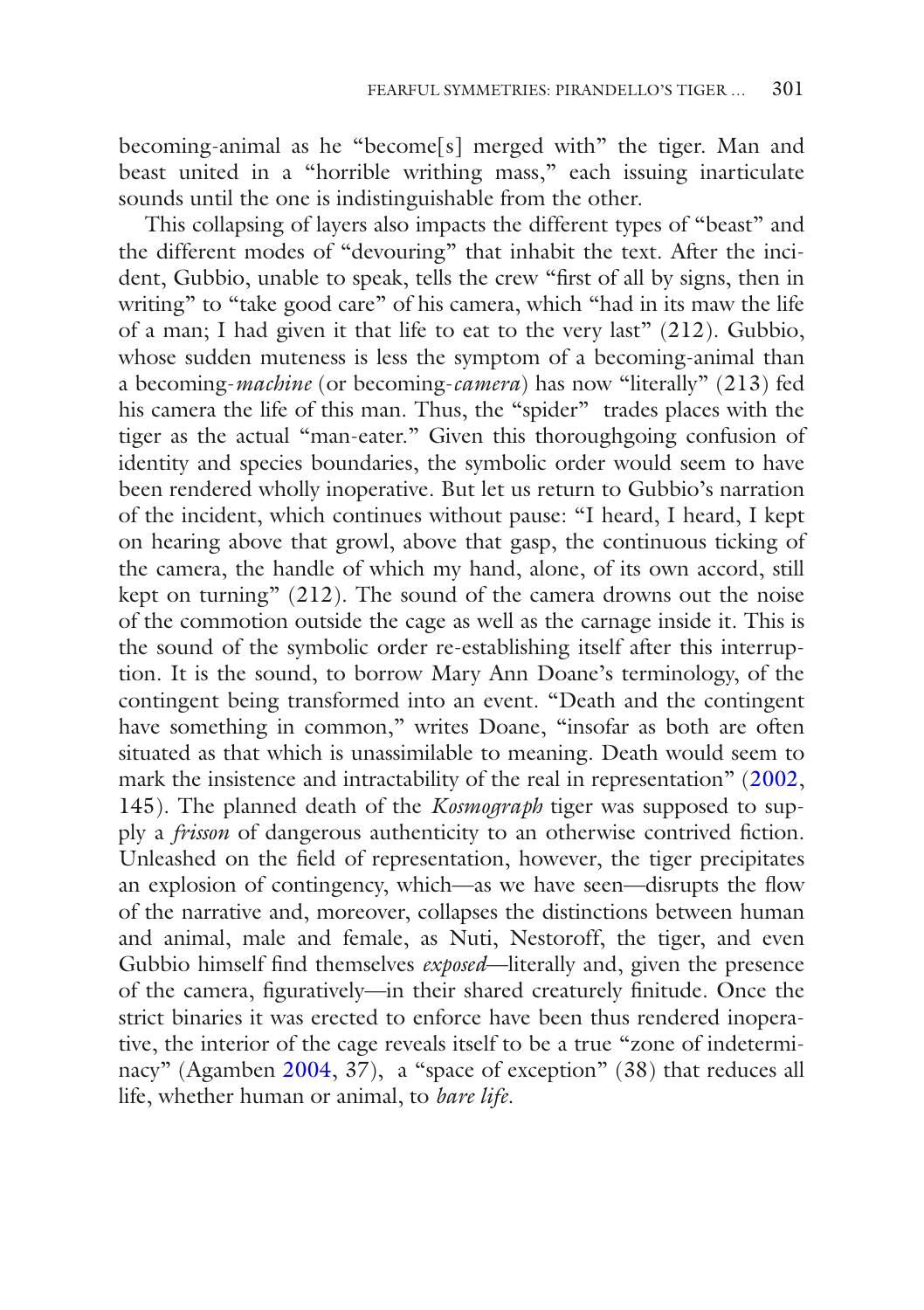Yet if the cage is at bottom a version of the anthropological machine, so is the camera, whose presence inside the cage ensures that the breakdown of the symbolic order is not total but rather contained in yet another representational frame. Even as established boundaries appear to become blurred, Gubbio's hand goes on turning the handle, and by doing so the contingent is transformed into an event, i.e., something delimited (of a specifc duration) and that has a particular signifcance: "The contingent is, in effect, harnessed" (Doane [2002](#page-22-13), 144). Recall Gubbio's defnition of "superfuity" as that which "creates in nature an artifcial world, a world that has a meaning and value for [humans] alone" (*Shoot*, 10). Earlier, we said that "this superfuity is language," or *différance*, a "dangerous supplement," but it is of course also an excess, a surplus, and thus the *value* it produces is a form of exchange value, antithetical to the "meaning and value" that exist for all living things, of *life* as it is lived, not observed (143). Within this economy, the fearful force of the contingent may indeed be framed and exhibited for proft. Which is precisely what happens with this scene, for, as Gubbio informs us, the flm goes on to become a box-offce hit, "what with the enormous publicity and the morbid curiosity which the sordid atrocity of the drama of that slaughtered couple would everywhere arouse" (212–213). The death of the couple (Nuti and Nestoroff) is now the main attraction. There is no mention of the tiger; her death has been eclipsed by that of the two lovers. The tiger fulfls her instinctual role by eating Nuti while Gubbio instinctively continues to turn the handle. It becomes clear that she could inhabit the text only as potential energy: from the frst, she had threatened to cross the moat and savage the spectators at the zoo, and this irrepressible *élan vital* has generated much of the impetus of the plot. When she fnally does cross the boundary, becoming "merged" with Nuti, she disappears, like a ghost, living on only as a troubling absence. The return of the symbolic order also eclipses the signifcance of the death of the animal: it had to die, indeed it must be sacrifced in order for sense, language, *logos*, etc. to come into being. The "event" of language excludes the animal; indeed, it depends on that exclusion for its very existence. But this is, of course, also an "inclusive exclusion," and language continues to bear the residual trace of that banished animality. And it is this trace, this absence, that leaves open the exorbitant space of zoopoetics.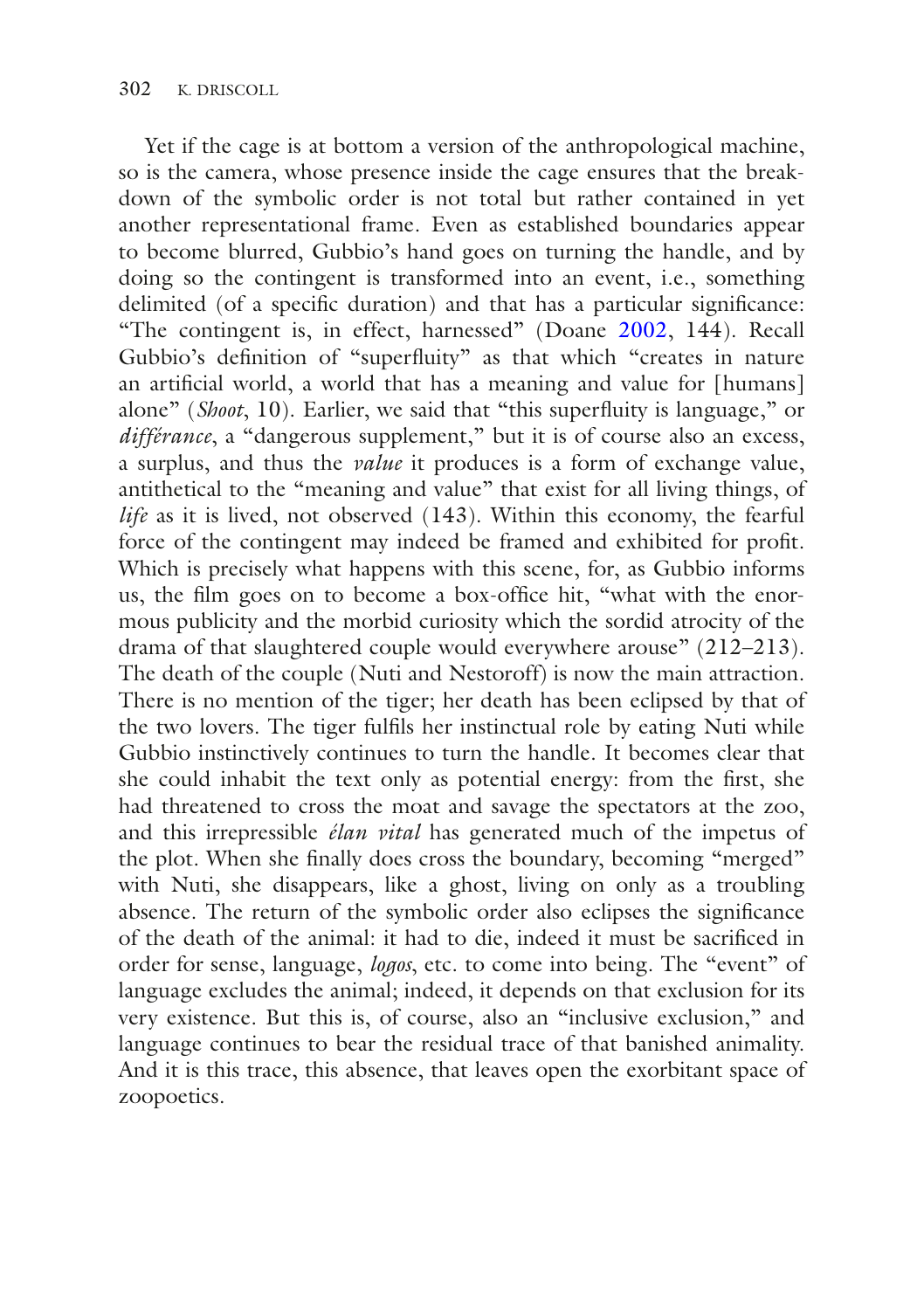### <span id="page-20-0"></span>**NOTES**

- 1. The moated enclosures of the *Tierpark* were not the only facet of the radically new possibilities in the exhibition of live animals ushered in by the Hagenbeck Revolution. The growing flm industry was also keen to offer its audiences an escape from their everyday urban environment, and zoos such as Hagenbeck's were only too happy to furnish the major studios with wild animals for the popular adventure and safari flms. Owing to the prodigious costs and logistical problems involved, however, the "jungles" and "savannahs" of these flms were for the most part artifcially reconstructed on sets in Europe and North America. Ole Olsen's *Løvejagten* (*The Lion Hunt*, 1907), for instance, combined footage from Copenhagen Zoo with scenes flmed on a small island north of Roskilde, Denmark. Nevertheless, as Eric Ames observes, Olsen's flm "made a strong and, on some level, undeniable claim to authenticity, that is, all of the animals that Olsen acquired from Hagenbeck were literally shot and killed before the camera" ([2008](#page-21-10), 200). The same is true of other flms of the genre, such as William Selig's sensational *Hunting Big Game in Africa* (1909), which was flmed entirely in a Chicago studio, but likewise involved the real killing of "an elderly zoo lion" (Chris [2006](#page-21-11), 11). In contrast to Cherry Kearton's documentary, *Roosevelt in Africa* (1910), which was shot entirely on location but flopped at the box office, Selig's film was a runaway success and helped pave the way for a slew of wildlife adventures and gaudy Hollywood romances set in exotic, far-fung locations, much like the *Kosmograph* feature that stands at the center of Pirandello's novel.
- 2. See also Rodolfo Piskorski's insightful essay on "zoogrammatology," in which he argues that Derrida's *il n'y a pas de hors*-*texte* "seems especially vulnerable in … discussions regarding the interface between textuality and animals, where the latter fgures as the ultimate *hors*-*texte*. I propose that the animal *hors*-*texte* derives its compelling power entirely from the fact that the *hors* is shaped precisely as a space felt to be left empty by the *texte*, so that its boundaries actually fgure as the shape of the animal *hors*" [\(2015](#page-22-14), 233).
- 3. Nestoroff's identity is even more meta-textually overdetermined because the pervasive semantic association between her and the tiger, as well as the suicide of her former lover, also recall the Russian countess Nata from Giovanni Verga's 1875 novel *Tigre reale*, the title of which refers to the aforementioned countess, who is rumoured to have driven her lover to suicide. Verga himself later adapted the novel for the screen, and the flm, directed by Giovanni Pastrone, was released in 1916 and starred Pina Menichelli as Nata. The flm was conceived as the second part of Pastrone's "d'annunzian dyptich," the frst being *Il Fuoco*, based on Gabriele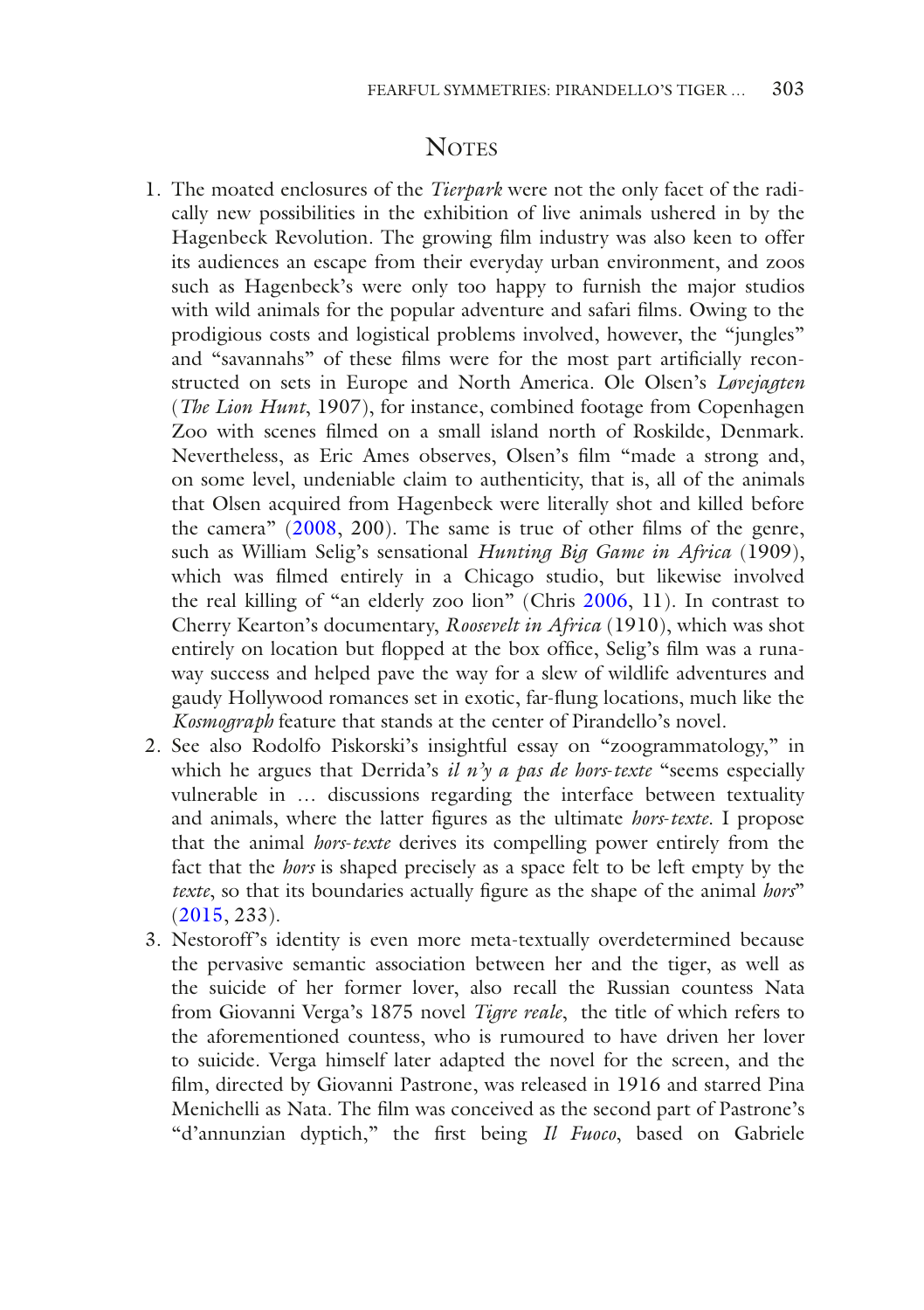D'Annunzio's eponymous novel and also starring Menichelli in her frst major role. As if to solidify these inter-textual references, when Pirandello approached Italian flm pioneer Anton Giulio Bragaglia with the aim of producing a flm version of *Si gira*, he suggested Menichelli for the role of la Nestoroff. The flm, however, was never made (cf. Càllari [1991](#page-21-12), 88).

4. The same can be said of Serafno Gubbio's willingness to adopt the tiger's perspective on the moat separating her from the zoogoers—"what other thought could arise more spontaneously in the mind of a tiger (if you object to the word mind, let us say the paws) than that the ditch in question was put there on purpose so that she might try to jump it[?]" (*Shoot*, 58)—which here, again, exposes the hypocrisy and self-delusion at work in the structure of human society.

## WORKS CITED

- <span id="page-21-2"></span>Agamben, Giorgio. 1998. *Homo Sacer: Sovereign Power and Bare Life*. Translated by Daniel Heller-Roazen. Stanford: Stanford University Press.
- <span id="page-21-3"></span>———. 2004. *The Open: Man and Animal*. Translated by Kevin Attell. Stanford: Stanford University Press.
- <span id="page-21-10"></span>Ames, Eric. 2008. *Carl Hagenbeck's Empire of Entertainments*. Seattle: University of Washington Press.
- <span id="page-21-8"></span>Angelini, Franca. 1990. *Serafno e la tigre: Pirandello tra scrittura, teatro e cinema*. Venezia: Marsilio.
- <span id="page-21-4"></span>Benjamin, Walter. 1968. "The Work of Art in the Age of Mechanical Reproduction." In *Illuminations: Essays and Refections*, edited by Hannah Arendt, translated by Harry Zohn, 217–251. New York: Schocken.
- <span id="page-21-1"></span>Berger, John. 1991. "Why Look at Animals?" In *About Looking*. New York: Vintage, 3–28.
- <span id="page-21-0"></span>Borges, Jorge Luis. 1999. "The Other Tiger." In *Selected Poems*, edited by Alexander Coleman, translated by Alasdair Reid, 117–119. New York: Viking-Penguin.

<span id="page-21-6"></span>Burt, Jonathan. 2002. *Animals in Film*. London: Reaktion.

<span id="page-21-5"></span>———. 2011. "A Matter of Owls." *Animals and Aesthetics*. Universität der Künste, Berlin. 29 Oct. 2011. Conference presentation.

- <span id="page-21-12"></span>Càllari, Francesco. 1991. *Pirandello e il cinema*. Venezia: Marsilio.
- <span id="page-21-11"></span>Chris, Cynthia. 2006. *Watching Wildlife*. Minneapolis: University of Minnesota Press.
- de Man, Paul. 1986. *The Resistance to Theory*. Foreword by Wlad Godzich. Minneapolis: University of Minnesota Press.
- <span id="page-21-7"></span>Derrida, Jacques. 1997. *Of Grammatology*. Translated by Gayatri Chakravorty Spivak. Corrected ed. Baltimore: Johns Hopkins University Press.

<span id="page-21-9"></span>———. 2008. *The Animal That Therefore I Am*. Translated by David Wills, edited by Marie-Louise Mallet. New York: Fordham University Press.